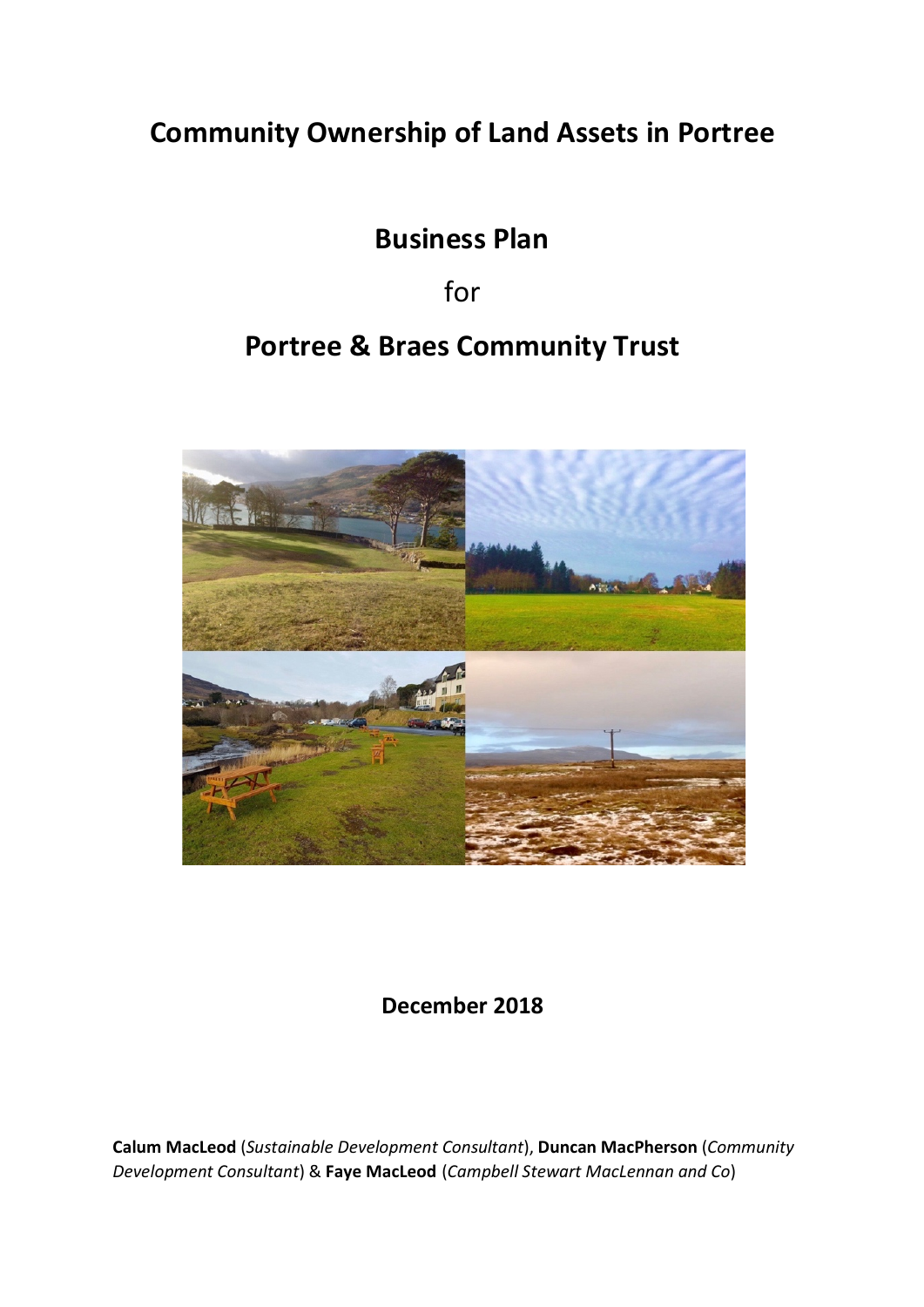## **Contents**

#### **PART ONE: THE BUSINESS PLAN IN CONTEXT**

| 1. Introduction |  |
|-----------------|--|
| 2. Key Findings |  |

#### **PART TWO: DEVELOPING THE LAND AREAS AS COMMUNITY ASSETS**

|    | 3. Development Proposals                                                              | 6  |
|----|---------------------------------------------------------------------------------------|----|
|    | 4. The Lump                                                                           | 6  |
|    | 5. Financial Implications of Purchasing and Developing the Lump                       | 8  |
| 6. | Bayfield                                                                              | 9  |
|    | 7. Financial Implications of Purchasing and Developing Bayfield                       | 10 |
| 8. | King George V Playing Field                                                           | 11 |
|    | 9. Financial Implications of Purchasing and Developing the KGV Playing Field          | 13 |
|    | 10. Sulaisiadar Common Grazing                                                        | 14 |
|    | 11. Financial Implications of Purchasing and Developing Sulaisiadar Common Grazing 15 |    |
|    | 12. Linking Sites                                                                     | 15 |
|    | 13. Financial Overview of Developments                                                | 16 |

## **PART THREE: RISK ASSESSMENT, DEVELOPMENT AND FUNDING STRATEGIES**

| 14. Risk Assessment of Community Ownership of the Land Assets | 20- |
|---------------------------------------------------------------|-----|
| 15. Development Workplan                                      |     |
| 16. Funding Strategy                                          |     |
| 17. Conclusions                                               | 23. |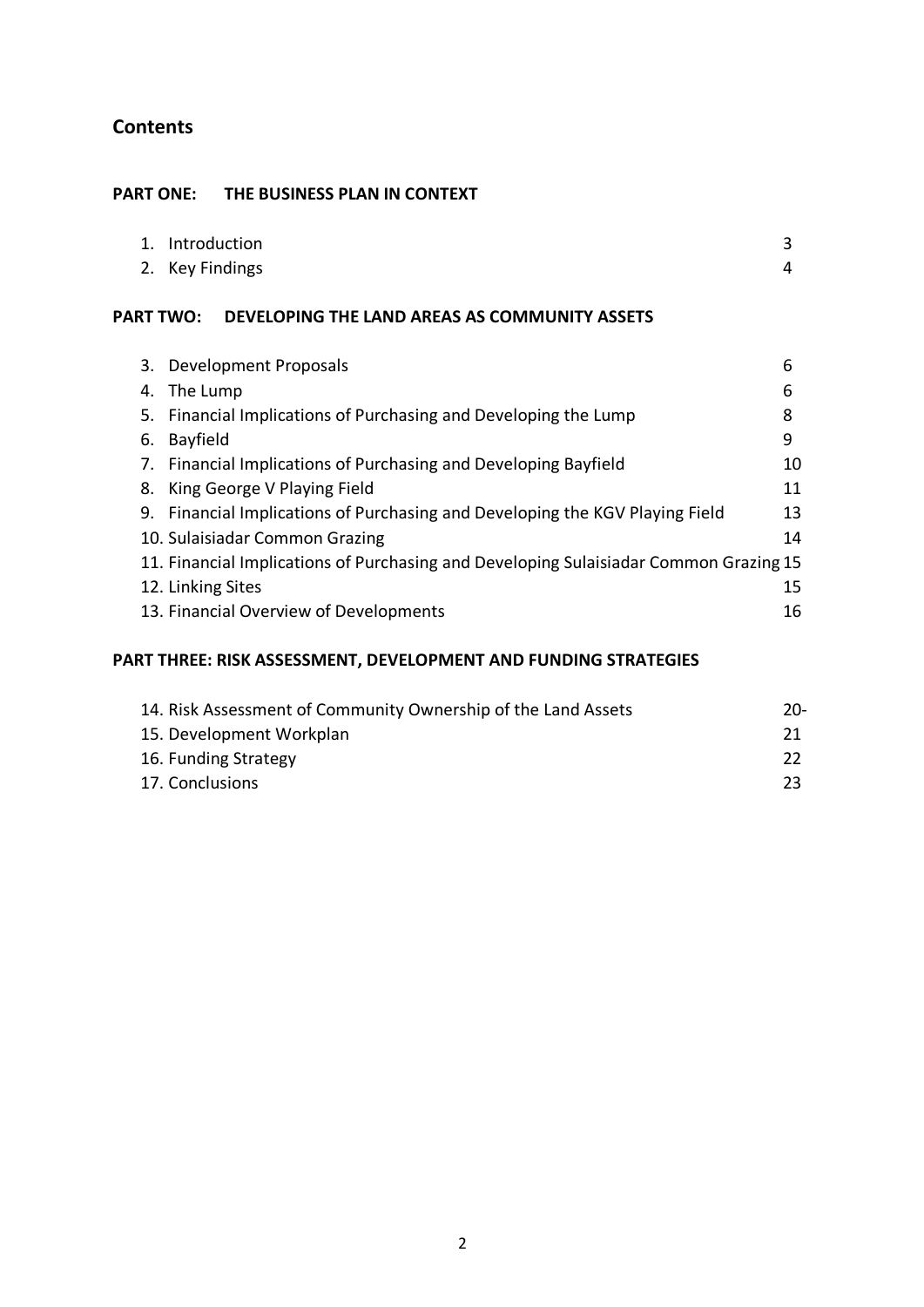#### **PART ONE: THE BUSINESS PLAN IN CONTEXT**

#### **1. Introduction**

In December 2017 Portree & Braes Community Trust (PBCT) commissioned the current consultants to undertake an assessment of development options for several areas of land in Portree that Fearann Eilean Iarmain (FEI) has offered to sell to the Trust. These areas of land were included in FEI's purchase of 23,000 acres of land on the Sleat peninsula from MacDonald Estates in 1972. As such, they are incidental to the main FEI estate. However, the land areas are highly significant to the community of Portree and Braes, given that greenspace for amenity and recreation is at a premium in Skye's main settlement. The areas of land that FEI originally offered to sell to the Trust include:

- **Am Meall na h-Acairsaid** (known locally as 'the Lump'). The site includes a natural amphitheatre which is the location for the annual Skye Games, one of the highlights of the summer social calendar on the island. The Lump's elevated location provides a good walking route and an excellent viewing point overlooking Portree Bay. The amphitheatre is owned by the Skye Gathering who lease the land to the Isle of Skye Highland Games.
- **King George V Playing Field**, of which 2.91 ha (7.2 acres) are leased to Highland Council on a 99-year lease from Whitsun 1949 for use only as playing fields/recreation.
- **Bayfield Amenity Ground** (and Bayfield Boat House).
- **Pairc nan Laoch (Skye Camanachd Shinty Pitch).** The site encompasses pitch and clubhouse facilities in Portree and is leased to Skye Camanachd.
- **Sulaisiadar Common Grazing**, adjacent to Pairc nan Laoch.

Following on from the original offer to sell Pairc nan Laoch to the Trust, FEI has subsequently gifted that land to Skye Camanachd. It is therefore not covered in this business plan.

The overarching aim for PBCT taking ownership of the land being offered for sale is to safeguard its use within the community for amenity and recreational purposes, both now and for future generations. As such, the objectives of the feasibility study were as follows:

- To review the potential to develop and use the land assets as well as identifying any potential liabilities to be considered;
- To identify social, economic and environmental benefits of the proposed land purchases;
- To assess the market for the proposed uses of the assets;
- To identify and consider the costs of running and managing the asset and opportunities to generate income from the assets;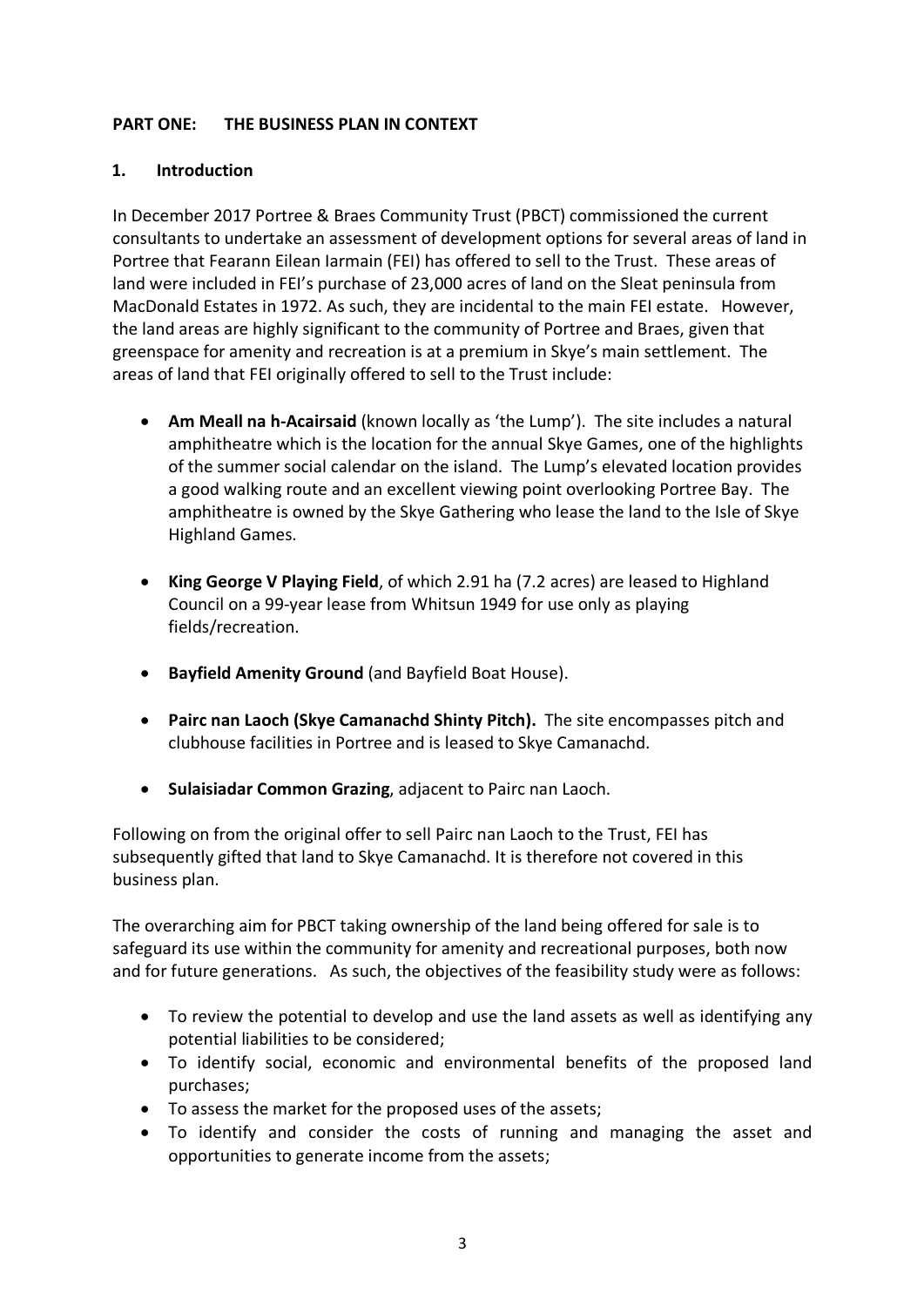- To review funding availability for the proposed project/acquisition and prepare a detailed funding strategy and delivery plan;
- To prepare a feasibility study and five-year business plan which incorporates initial revenue costs, capital costs to create the facilities, on-going revenue and maintenance costs for the project, and risk analysis;
- To provide an outline work plan for the development stage of the project.

### **2. Key Findings**

The following key findings emerged from the feasibility study:

- There is a clear demand for greenspace for amenity and recreational use in Portree and Braes. Such space is particularly valued in Portree as a result of the relatively limited nature of existing provision. The limitations of existing provision are exacerbated by demographic change in Portree which has experienced considerable increase in population in recent decades and has a younger age profile than the wider Lochaber, Skye and Wester Ross area as a whole.
- The *'Portree and Braes Community Conversations'* project identified lack of and under-use of community facilities, lack of maintenance and investment in such facilities and inadequate infrastructure as areas to be addressed to deliver wider community benefits. Findings from the community consultation undertaken for this feasibility study echo these concerns and indicate that development options for particular sites being offered by FEI for sale to PBCT can help in delivering community benefits.
- The Lump is viewed as an iconic location, both for Portree and Braes and for Skye as a whole, which provides economic and social benefits for the community, primarily in its capacity as a venue for open-air events. However, it is viewed by consultees as an under-utilised asset, the amenity value of which could be further enhanced via more structured maintenance and development. Such developments could include: increasing occasional events on the site; providing a permanent electricity supply; introducing small-scale catering facilities; improving access arrangements and associated physical infrastructure; and making improvements to the Tower.
- The King George V Playing Field is highly valued as an important greenspace to be maintained and protected so as to maximise its recreational use for the community. There are drainage issues which compromise the Playing Field's current capacity to be used to best effect for the community. Potential improvements to the field could include; defining a pitch area and improving pitch management, improving drainage and field surface; providing a hard-standing area for the annual agricultural show and other uses, creating a family-friendly park area.
- Bayfield is valued by the local community as both a greenspace to be retained and further developed in terms of its recreational and amenity benefits. The site also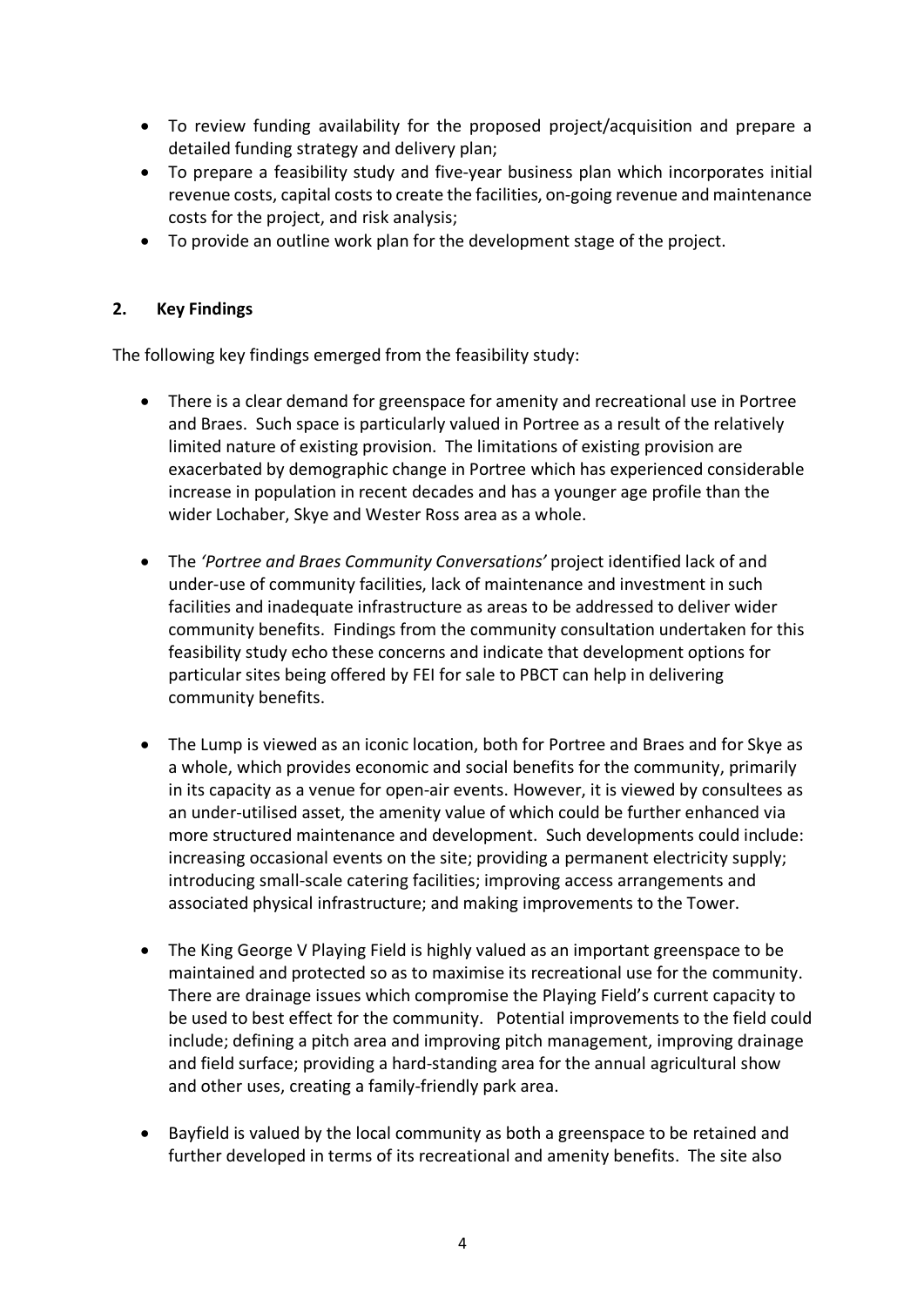offers potential for income generation under community ownership which can be used to help support other community initiatives as appropriate.

- Community ownership of Sulaisiadar Common Grazing provides potential opportunities for development in relation to woodland or a micro-hydro scheme. The crofters are understandably cautious about the former due to the small size of the common grazing and the latter is presently not viable due to falling fiscal incentives. This may change with future UK Government policies. However, community ownership of the site under PBCT can be pursued in order to safeguard opportunities for long-term development and any future benefits accruing to the Landlord on behalf of the Portree and Braes community.
- There are various development and/or management roles that PBCT may wish to undertake in relation to particular sites, including '*direct delivery'*, '*partnership working'* and '*enabling*'. These roles will require careful consideration in terms of the Trust's development and management functions in relation to the King George V Playing Field and the Lump in particular.
- The main community benefits arising from PBCT's ownership of particular sites being offered for sale are likely to be social and environmental as a consequence of retaining existing greenspace and further enhancing its amenity value. The Bayfield site, in particular, offers opportunities for income generation (through, for example, provision of campervan hook-ups) which may be used to support other initiatives in which PBCT may engage to generate further community benefits.
- There are a variety of funding sources to which applications can be made to support purchase of the sites and their subsequent development and management as appropriate.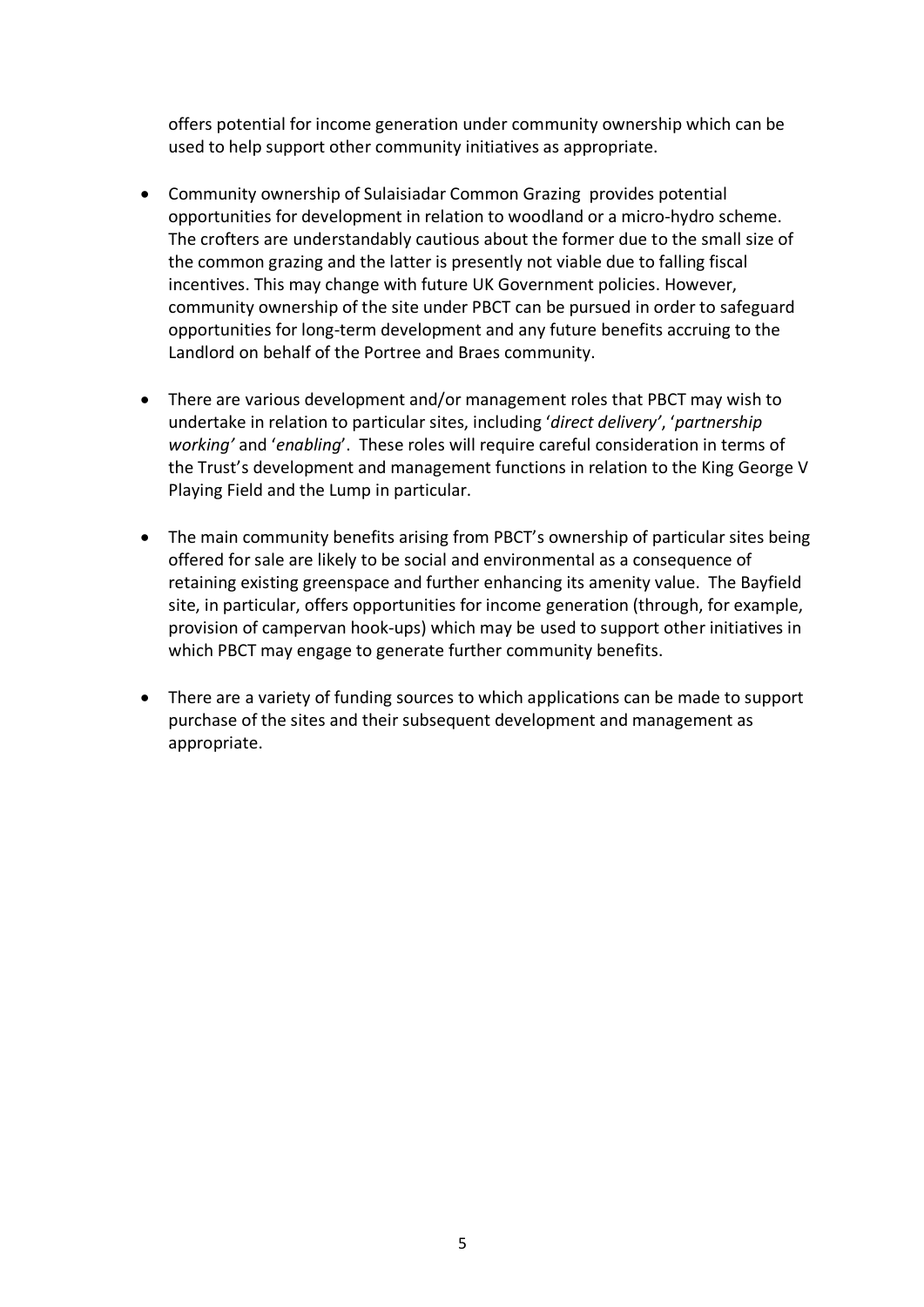#### **PART TWO: DEVELOPING THE LAND AREAS AS COMMUNITY ASSETS**

#### **3. Development Proposals**

The sites currently being offered by FEI for sale - the Lump, King George V Playing Field, Bayfield, and Sulaisiadar common grazing - are divided into 4 separate parcels which are spread out through Portree over a distance of more than a mile. The sites principally have amenity and recreational uses with the exception of Sulaisiadar common grazing which is used for rough grazing of livestock. The latter site is also distinctive in that it is subject to crofting legislation which provides the shareholders in the grazing with specific rights of tenure which are not available to the wider community. The fragmented nature of the sites for sale, their small size and existing uses mean that there are challenges to be faced in delivering a financially viable project under community ownership that would not be present if the land was consolidated into a single block. Each site, together with related financial opportunities, income, cost and any liabilities, has to be assessed on an individual basis. In contrast, a single, larger parcel of land would offer more opportunities for crossover between initiatives with potential for costs being minimised by sharing them.

Despite these challenges, the sites collectively represent an important strategic asset for Portree and Braes. As noted in the feasibility study, community ownership and management of particular sites will lead to significant benefits for the community, helping to address limitations in existing greenspace provision and associated infrastructure. There are a number of potential opportunities available for developing the sites individually and developing links between them collectively to enhance their existing uses, while also generating sufficient revenue to cover operational costs. The following analysis covers the sites in a roughly east to west arc, starting with "the Lump" and finishing with the Sulaisiadar common grazing.

### **4. The Lump**

Meall na h-Acairseid, otherwise known as "the Lump" is a promontory of land overlooking Portree Harbour with steep wooded banks dropping to the shore. Although only about 50m above sea level it provides excellent views and is a popular spot for visitors and locals for recreational use. It has a natural amphitheatre which hosts the Skye Highland Games annually in August and more recently, the Skye Live music festival in September. The amphitheatre was previously sold to the Skye Gathering who have leased it to Skye Highland Games.

In addition to the amphitheatre there is a tower on the highest point known as the Apothecary's Tower with an internal steel staircase allowing the able-bodied to climb to the top and get excellent views. The Tower suffers from spray painted graffiti at ground level and it appears that some of the cornice stones have been deliberately broken away from the top and are lying on the ground below. There is a network of footpaths running through and around the site, including one which is on the slopes below the level of the arena and which has a relatively recent wooden handrail on its lower side.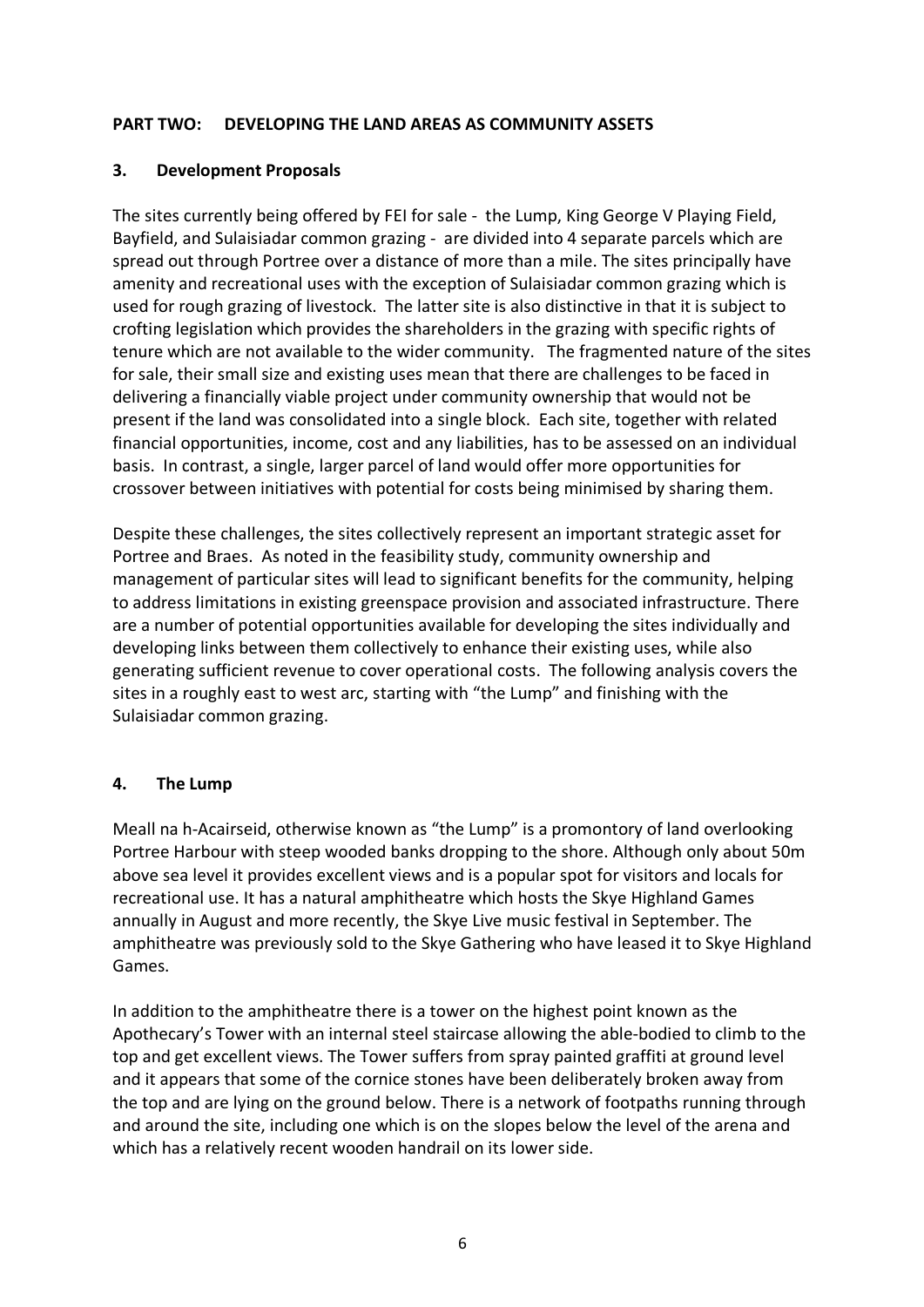PBCT proposes a number of ways in which the Lump could be developed to maximise benefit to the local community and visitors while also retaining its essential character. These proposals will be implemented subject to reaching a mutually beneficial tri-partite agreement between PBCT, Skye Gathering and Skye Highland Games. They include:

a. **Increasing occasional events**. The existing use of the Lump for major events occurs in the mid to latter part of the tourist season. Minor events attracting smaller numbers of attendees (e.g. local one-off arts events) could take place at almost any time without causing damage to the ground that would require recovery time. Additional major events could potentially take place if at least 6 weeks were allowed between events to allow time for trampled grass to recover. A key consideration in developing a programme of occasional events is to ensure that the condition of the grass is not compromised for the Highland Games, for which a good quality surface is extremely important.

It is proposed to initially trial one major event early in the season to assess the level of management required and impact upon later season activities. Temporary protective matting will be used in high impact areas to minimise damage and enhance recovery times. Increased usage of the site will potentially allow for investment in the facilities there, which would enhance the delivery of events by all users. An additional event will yield a rental income from the event's promoters or could be run by PBCT as a fundraising as well as a community social event. A single major event could raise something in the order of £3000 which will then be used to cover insurance and basic maintenance costs.

- b. **Provide a permanent electricity supply**. The hum of generators is a common sound at occasional outdoor events. While people accept this, a permanent grid-connected supply will definitely improve the experience. It will remove the time and costs associated with generator hire and installation and also remove a potential safety and pollution risk from fuel handling activities. The provision of an electricity supply will also open up other development opportunities as discussed below.
- c. **Small-scale catering.** Outdoor recreational areas often have food and drink provision in the form of a small hut, cabin or ice-cream van. There is potential for this at the Lump but it will depend on public acceptance of the idea and PBCT are mindful of possible issues of displacement from other cafes etc in the village. No such concerns have been raised to date. If no such concerns are expressed following further consultation, PBCT will aim to offer a concession to a private operator who will pay a rent for the privilege.
- d. **Access Improvements.** Access to the Lump is currently reasonable but improvements could be made for people with mobility issues. Some parts of paths are muddy from long term leaf litter and are narrower and have steeper gradients than recommended for the less physically able. PBCT will seek to improve path quality in this very important location adjacent to the centre of the village. The supply of electricity on-site would also offer the opportunity to light the paths at night. Dark, wooded places tend to be unappealing. Lighting can make them more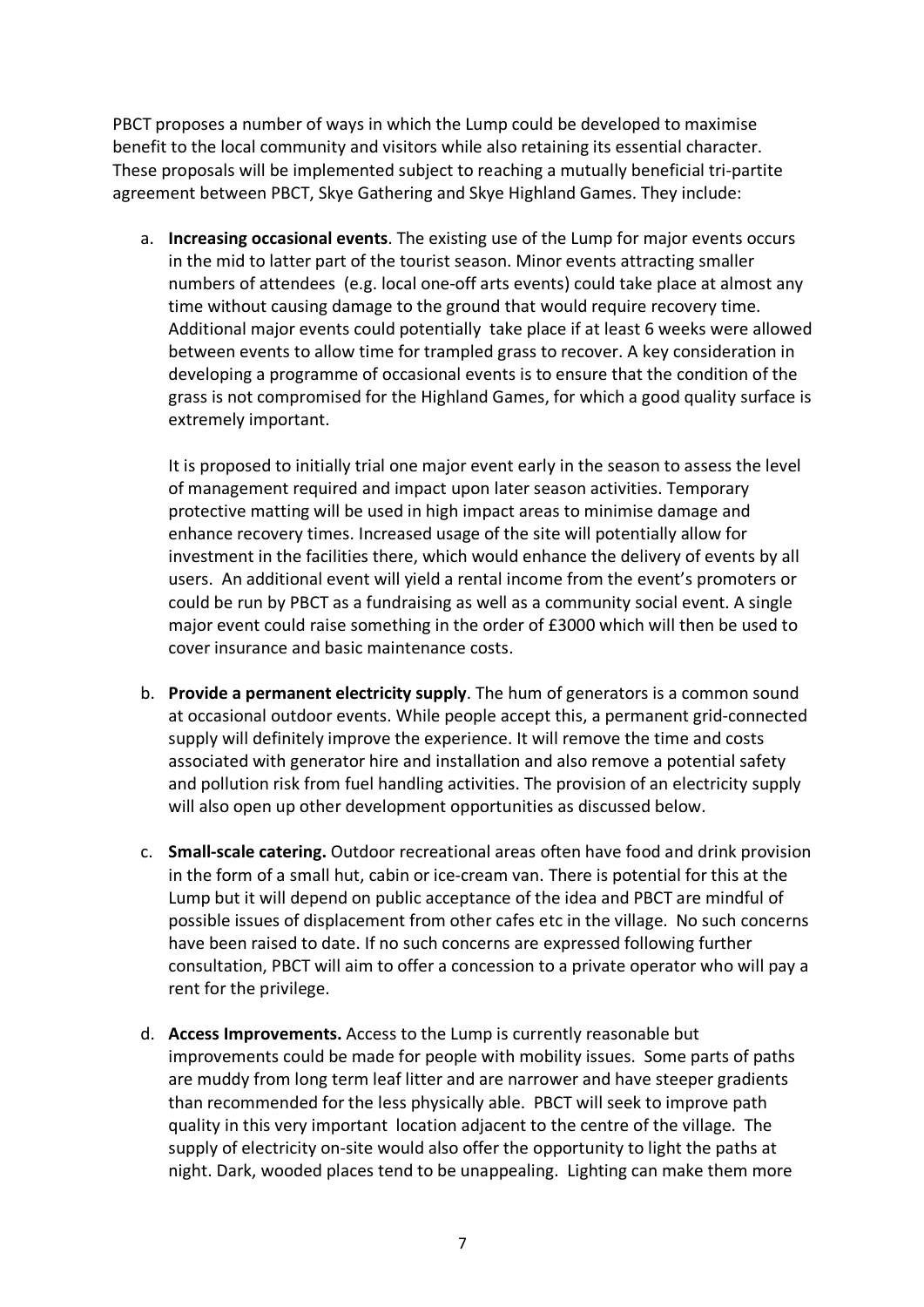appealing, visible and safe. Modern LED lights use much less electricity than older types and modern systems are far better designed to project light downwards and reduce light pollution. A well-designed system of well-maintained paths will make the Lump a popular recreational area in the evening as well as during the daytime. In the peak summer months from mid-May until early August there would be little need for the system but it could prove of real benefit to visitors in the shoulder months and to locals all year round (even if running costs determined a restricted lighting schedule).

e. **Tower Improvements.** As noted above, the tower provides an excellent viewing platform but suffers from graffiti and vandalism. This tends to happen where there is a lack of a sense of community ownership (in the widest sense of the concept) and the location is not well frequented (particularly at night). Cutting back the undergrowth close to the tower, removing the existing graffiti and repairing the existing masonry damage will be positive steps. Sensitive lighting of the tower may also help to discourage further vandalism.

### **5. Financial Implications of Purchasing and Developing the Lump**

#### **Base Case Scenario**

If PBCT were to purchase the outer part of the Lump with no agreement in place with Skye Gathering and Skye Camanachd there is a potential financial liability estimated at £3000/yr for tree management on the site, with no current sources of income.

#### **Development Scenario**

The value in taking on ownership of the FEI-owned Lump site is in the ability to generate additional revenue by holding additional events on the site as a whole. This will only be possible with the full co-operation the Skye Games, as the current tenant of the site and a partnership arrangement would need to be entered into to enable that to happen. As a conservative estimate, it is assumed that an additional £3,000 will be generated from one additional event per annum starting in Year 2, with a second significant event starting in Year 4 generating a similar sum. This will be a useful source of revenue to help cover future maintenance costs of the site. Upon taking ownership of the FEI-owned part of the Lump, the Trust will undertake capital works regarding access and to the Tower for which it will make grant applications to cover the majority of the costs.

Negotiations are currently taking place to establish how a tripartite agreement between the Skye Games, Skye Gathering and PBCT for the operation and maintenance of the site could be mutually beneficial. For the purposes of the financial projections it is assumed that the Trust will have an ongoing maintenance cost for the Lump of approximately £3,000 if a mutual agreement is reached between the three parties. It is further assumed that the aforementioned cost will be covered by contributions from the Skye Gathering and Skye Games. That will enable the Trust to use the income generated from any events held to be used for additional development purposes.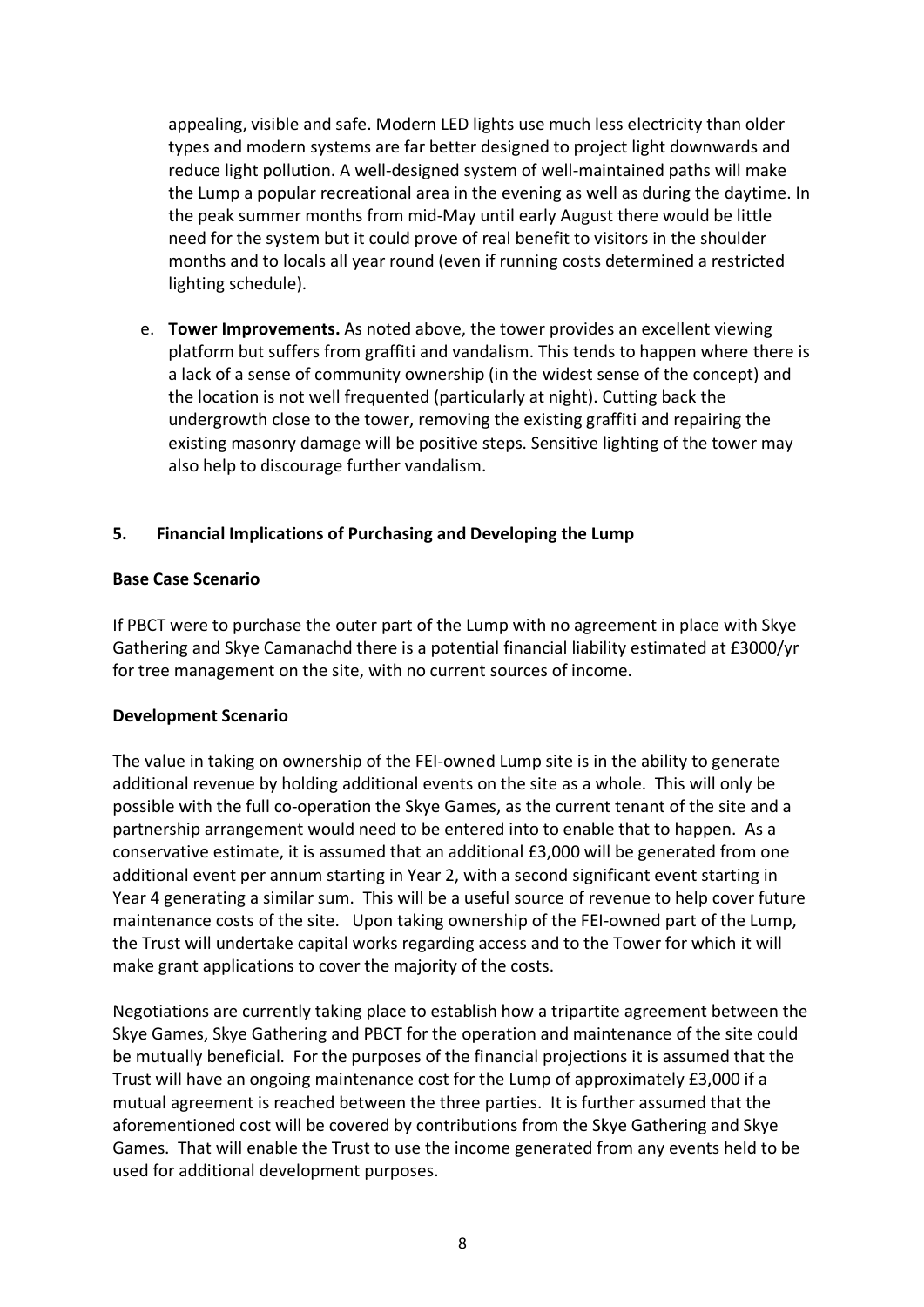An estimate of £70,000 of capital costs have been included in the financial illustration to allow for work to the Tower, provision of an electricity supply and to improve access. Grant funding will be sought to cover this work in the first instance.

## **6. Bayfield**

The site of an existing shed and two larger parcels of land are available for PBCT to purchase in Bayfield. The shed is currently under lease to a private individual and yields a rent of £500/yr. This will provide a modest but nevertheless useful income to PBCT. The Trust could either seek to re-let the building or re-use it for its own purposes, such as storage of tools and equipment in the event of the tenant relinquishing the lease at a future point.

The first of the larger parcels of land is the area between the existing public car park and the shore stretching from the boat laydown area in the east to the former Scottish Water plant in the west over a distance of about 100m. The valuation report estimates this area to be roughly 3975m<sup>2</sup> and notes that it could potentially be used to extend the parking area or to provide toilet facilities, while noting also that waste would need to be pumped back to the main sewer. PBCT have already carried out some work in this area by removing scrub that was encroaching on the view, grassing over the ground and installing a number of picnic tables, contributing to the improvement of greenspace in the area. Purchasing the site will enable PBCT to secure future community control over this valuable amenity asset.

This business plan outlines the potential for development of several campervan hook-ups on this ground as it is wide enough to accommodate vans. Although only electricity could be provided, such a service would be appreciated by campervan users looking to recharge batteries and use high energy items such as heaters and microwaves. The view from the grass would be better than that from the car park with more available space than if parked side by side in the parking spaces. The provision of pitches requiring access where there are existing parking spaces would lead to the loss of those spaces. However, there are no parking spaces at the entry point to the main car park and entry to the grassed area could be created using a dropped kerb.

There appears to be a high level of stone/rubble in the ground which can be seen through the grass so it may be able to support the weight of vehicles. If not, pitches could be created using terram geotextile and type 1 aggregate or alternatively cellular matting that can be laid flush with the surface. Campervan owners will pay £4-5/night extra for hook-up provision. Therefore, if the Highland Council were to charge for parking overnight in Bayfield an additional premium could be added to this. If they do not plan to charge, it will take much longer to recover costs with charges limited to £4-5/night.

Booking can be managed through the Freetobook<sup>1</sup> website which provides a booking service free of charge unless additional extras are requested. The basic service is adequate for camper provision and signage on site could allow for booking on arrival using a mobile

 <sup>1</sup> https://en.freetobook.com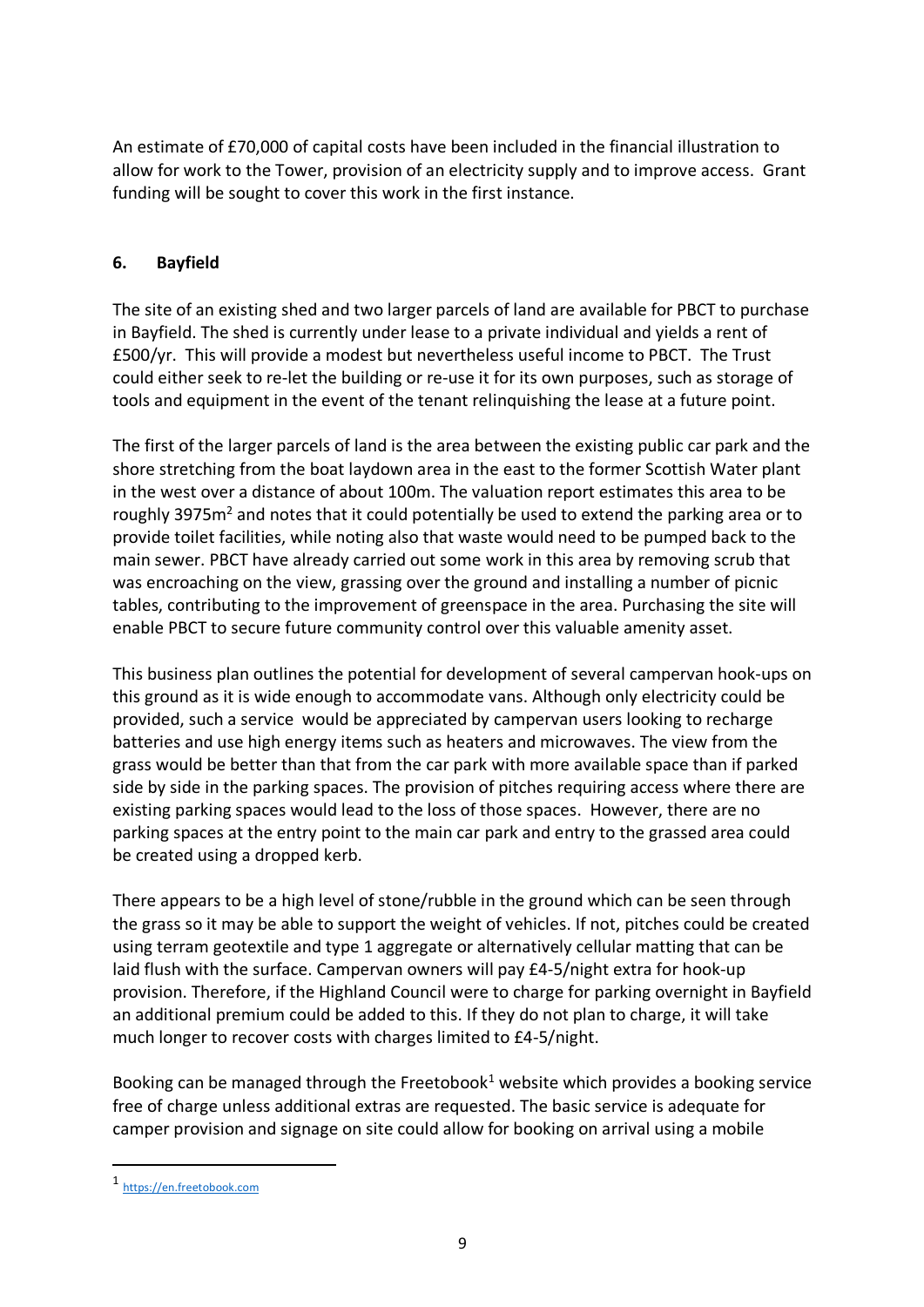phone at quieter times of year. Very occasionally there can be problems with the electricity supply tripping (one of our team has experience of this occurring once in 2 years' operating a small site in Harris). An arrangement could be made for a local electrician to be on call to enable a quick resolution of problems.

Provision of campervan hook-ups will not completely rectify the problem of a lack of campsite provision in the area. However, such provision is being encouraged by Skye Connect, who are including a bid to the Rural Tourism Infrastructure Fund on behalf of the Trust for such a project. Such a development will provide a modest level of service whilst also generating some income for PBCT. At the time of writing this business plan there is a possibility of developing pitches on the site of the former squash/tennis courts, an option which is supported by the Portree Parking Study and would have the potential to generate significantly more income. If that bid is successful it would make sense to prioritise that option. However, it would also open up the possibility of creating the additional hook-ups on the amenity ground, enabling users to also access water, toilet and shower facilities if these are included on the former squash court site.

The second area of land offered for sale in Bayfield is about 100m further west of the above site. It consists of a wooded area with a path running through it to the bridge over the river at Bridge Road where PBCT recently improved the set of steps up to road level. The valuation report estimated this area to be approximately 4050m<sup>2</sup>. The report notes that the characteristics of the site limit its use to amenity functions. That is not necessarily a disadvantage given that a desire to safeguard existing greenspace for community benefit is an overarching aim of community ownership of sites offered for sale. PBCT favour using the area for some form of outdoor adventure facility for young children. This would be a good use of the space given the lack of a suitable facility elsewhere in the village and the desire to retain and enhance greenspace. The location is suitably well-defined and of a size to allow a little exploration within limits. Following purchase of the site PBCT aims to develop a project to deliver such a facility through its Youth Outdoors Facilities sub-group.

The site lies next to the old squash and tennis courts which as noted above has been mooted as a possibility for future campervan, toilet and shower provision. If this were to happen the availability of the amenity ground will provide added value to any development taking place adjacent to it.

### **7. Financial Implications of Purchasing and Developing Bayfield**

#### **Base case Scenario**

The Bayfield boathouse site is included with the Bayfield ground and this is currently the only income generation in relation to this site.

### **Development Scenario**

In anticipation of being able to take forward development on the Bayfield site (as noted above), the Trust have entered into a lease arrangement which has enabled them to perform a clean-up of the site and they have fundraised and installed picnic benches for the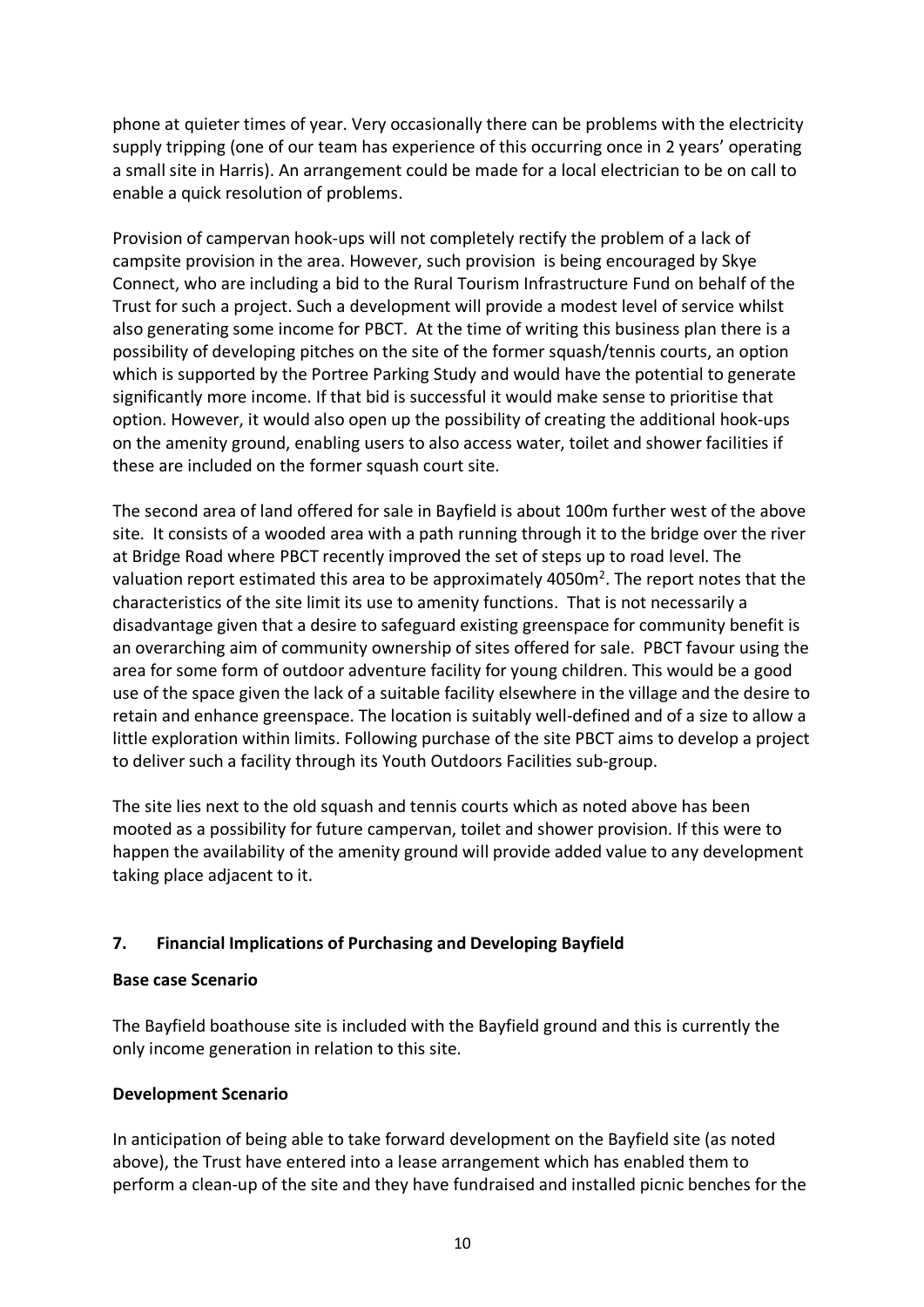enjoyment of locals and tourists alike. The site offers opportunities to undertake more work for recreational benefit which can also generate additional revenue for the Trust. There is known demand for campervan facilities on Skye and early indications are that capital funding may be available for such facilities in the short term.

A site allowing for up to 6 vans at a rate of £5 per van could generate around £3,088 in Year 3 and £4,118 thereafter. A capital cost of £25,000 has been provided to provide the initial 6 campervan hook-ups.

The development of the wooded area at Bayfield will be taken forward by the Youth Outdoor facilities subgroup of the Trust on the basis that they will first obtain grants and raise funds to create new facilities so that the project would be cost neutral to the Trust.

## **8. King George V Playing Field**

The playing field extends to 2.91ha (7.20 acres) and is leased to Highland Council on a 99 year lease from Whitsunday 1949 at a rent of £10/annum. The field is currently managed by Highlife Highland who give a budget to Highland Council for maintenance services across all pitches. Therefore, it is not possible to identify a specific maintenance cost for the KGV. It is surrounded on 3 sides by a modern green security fence installed by Highland Council and on the north side by older security fencing that passes through the scrub/trees on the bank above the field.

The field was formerly used for both shinty and football matches until Skye Camanachd moved to their present home. The remnants of several sets of goalposts are clearly visible on the edges of the field, along with pieces of plastic and other rubbish in the shelter of the trees. The deteriorating drainage situation of the field has led to the cessation of organised football activities there with teams now playing instead on the all-weather pitch at the Portree High School.

The feasibility study report noted that historically the playing field has had problems with drainage due to the nature of the soil on site. Improvements including slit drains and regular spiking of the surface were made previously with the assistance of the Sports Turf Research Institute and considerable new drainage was installed as part of the new secondary school project. While significant expenditure has been made underground, less has been made on the playing surface. A combination of the departure of Skye Camanachd, the transition from Skye and Lochalsh District Council to Highland Council, and budgetary cuts linked to austerity mean that the field is no longer spiked and the maintenance regime is limited to grass cutting approximately every 2 weeks from May to September. It is possible that the surface layer has become puddled, impeding the drainage of water from the surface to the drains below. There has also been some settlement of the surface over the lines of the new drains, resulting in an uneven surface.

The field still hosts the annual Skye Agricultural Show. It has also hosted Skye Live on one occasion but is unlikely to do so again, following damage to the ground during and after the event.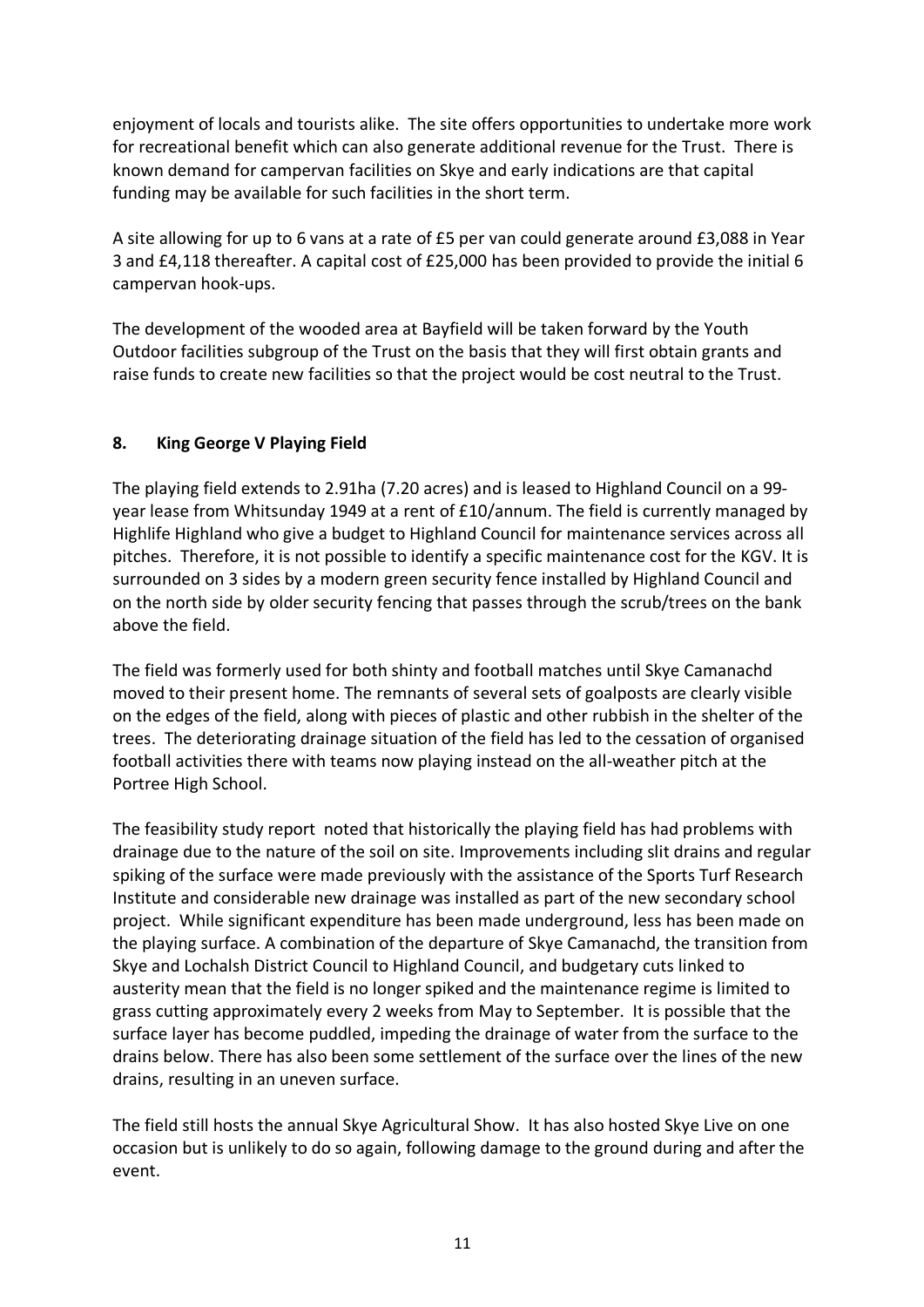The leased area includes a children's play park adjacent to the sports field. The equipment is reasonably modern although the park is showing signs of wear and tear. Participants at the community consultation event were of the opinion that the existing play park was unsuitable for young children in terms of the equipment available and also because it was allegedly a location for anti-social behaviour. Consultees were also critical of the lack of a suitable park where families and others could picnic in good weather.

Potential improvements to the King George V playing field that PBCT will seek to deliver include the following:

- 1. **Define pitch and improve pitch management.** One consultee pointed out that, given the size of the field, the marked area of a pitch has been moveable with the result that the field is part pitch and part amenity area at any given time. If the pitch was clearly defined a higher level of maintenance regime could potentially be applied to it with a lower level regime elsewhere.
- 2. **Improve drainage and surface**. It is recognised locally that this is a fundamental issue that needs to be addressed if the field is to be suitable for sports club activities again. The range of views expressed among consultees on the exact nature of the problem highlights the need for a careful approach to seeking to remedy the situation. In the first instance trialling surface spiking will be a positive step. If this does not improve the situation consideration could then be given to more complex and expensive drainage solutions. Destoning and the importation of additional soil was considered at the time of the school project but was not implemented. This may be an option for future consideration.
- 3. **Provide a hard standing** for agricultural show and other use. This will provide a defined area for access and livestock pens and will minimise the impact of activities on neighbouring grassed areas.
- 4. **Create a family-friendly park area**. Using part of the site for this purpose will be possible without preventing continued use for football as the grassed area is significantly larger than a single pitch. The area adjacent to the former swimming pool may be a good location for this as it is close to the entry to the park and the Portree English-medium Nursery building. A scattered planting of trees and shrubs with some benches and tables could create a very family-friendly location.

The last suggestion in particular will require considerable thought, discussion and consultation with the local community to ensure that the field is developed in a way which truly benefits the community. The need for interested parties to agree on just how big an area is still required for sporting activities will be fundamental to this. [

The KGV is a strategic asset at the heart of the village alongside other strategic assets such as the community centre and former swimming pool site. The discussion above and the strong interest in the site evidenced during the consultation process demonstrate its importance to the local community and the wide range of stakeholders with an interest in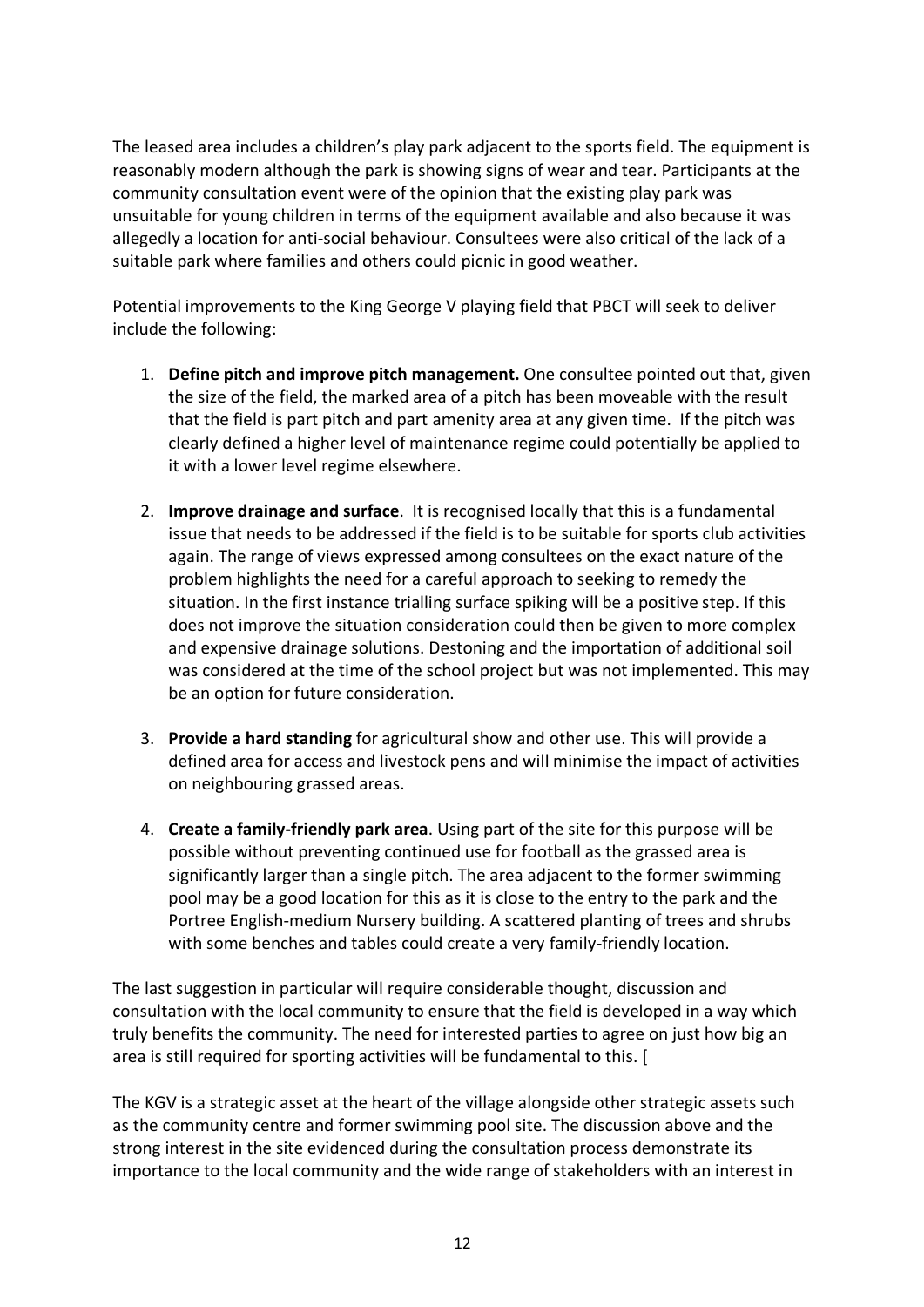its future. Furthermore, the presence (and current closure of) the community centre and the old swimming pool site highlight both challenges and opportunities for the community. In these circumstances it is clear that the best option would be to carry out a more detailed study and consultation process into this immediate area to develop an agreed community plan for its future development. As owner of KGV, PBCT will seek to play an important role in convening a working group of local and public sector interests to take forward a community-led process to make all of these assets work better for the local community.

## *Future Management of KGV*

The purchase of the playing field will not, of itself, result in an immediate change of management of the area, due to it being leased to Highland Council until 2048. Therefore, future management and development of the KGV will need to be agreed with Highland Council prior to purchase.

PBCT has ruled out maintaining the current lease arrangement under community ownership because it would give community ownership, but not control, of the site. It is also not in favour of taking over total control of the site because it is unclear whether and for how long Highland Council may provide financial support for grounds maintenance. PBCT will therefore seek to renegotiate the lease to a smaller defined area for maintaining the football pitch. This will release the remaining land for the community to develop for community recreation as outlined above.

## **9. Financial implications of Purchasing and Developing KGV Playing Field**

### **Base Case Scenario**

Within the base case there are 2 scenarios considered in relation to the KG5. As noted earlier, the KG5 is currently leased to the Highland Council for £10 per annum with the Council bearing the maintenance costs. The financial projections for the business plan include the existing leasing arrangement as 'KG5 HC lease' as well as a second scenario where the lease with the Council is cancelled, 'KG5 No lease'. Under the 'no lease' option, the Trust would need to meet the maintenance costs which are estimated to be around £3,000 to keep the pitch in good order.

The second scenario creates a significant cost for the Trust to cover.

### **Development Scenario**

In the first instance the development of the site would seek to address the drainage problems on the site, creating a hardstanding for the Agricultural Show and developing a family-friendly park area on the periphery of the site. These initiatives could cost in the region of £70,000 to £270,000 depending on the associated specifications. Consequently, grant applications of significant financial scale would be required to enable this work to proceed.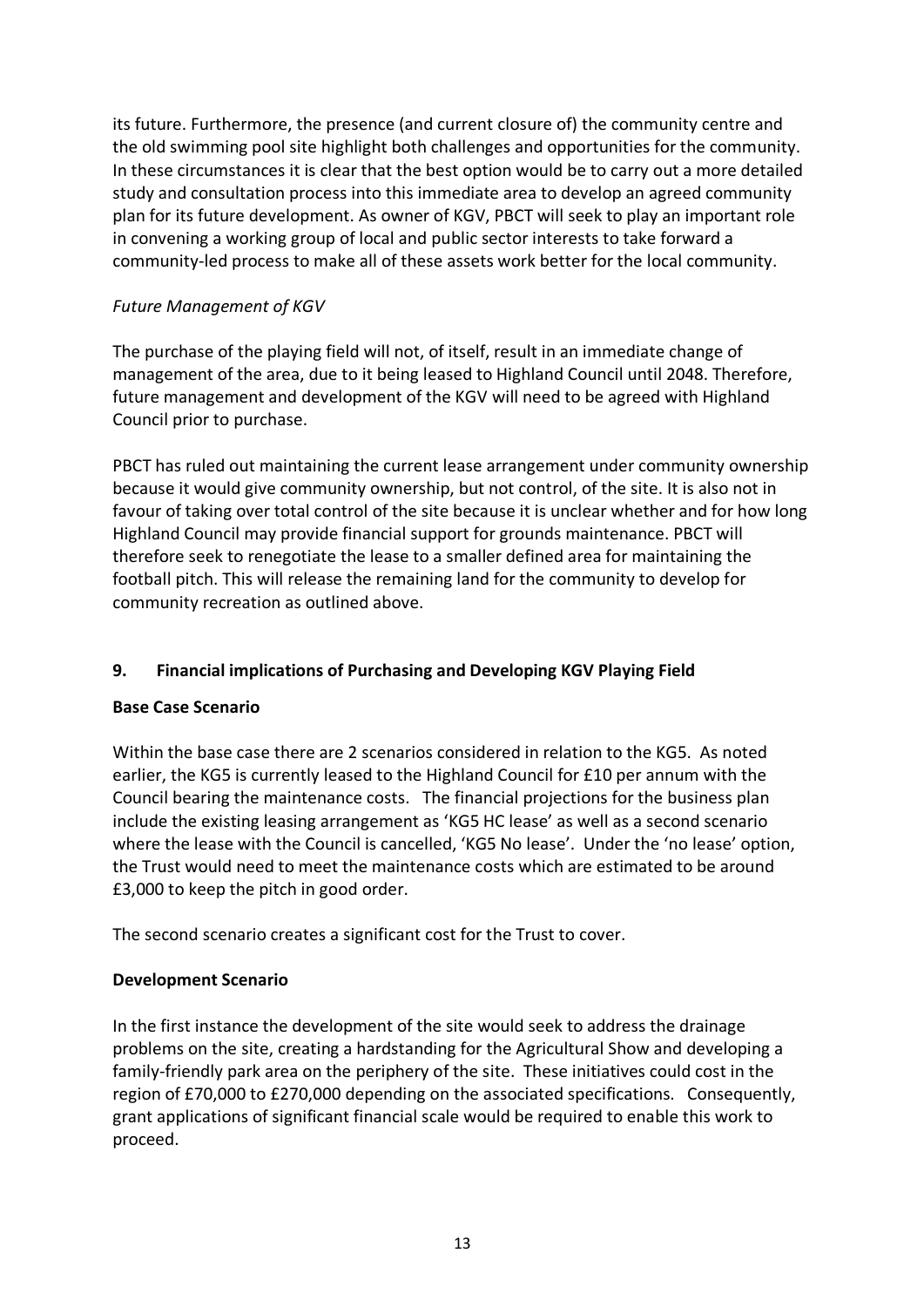### **10. Sulaisiadar Common Grazing**

The common grazing lies on the western side of Portree. A narrow strip of land runs from immediately behind the new Portree Gaelic School up to the eastern edge of Pairc nan Laoch where it opens out above the northern edge of the shinty pitch following the Lon na h-Atha burn as its western boundary. The remnants of a former steel fence indicate the southern boundary of the common grazing about 800m up the hill. The OS 1:25000 mapping identifies the neighbouring landowner as the Forestry Commission. The valuation report estimates the area to be 23.83ha (58.88 acres).

## *Community Ownership & Crofting Tenure*

Land that is in crofting tenure is effectively in day to day control of the crofting tenants and not the landlord. The tenants enjoy secure tenure over their crofts and common grazing and are free to go about their livestock rearing activities without hindrance.

Under community ownership the rights of individual crofters and grazing committees are exactly the same as under private ownership. No rights to secure tenancies and freedom to carry out livestock rearing activities are lost. The benefits that can arise from community ownership are several-fold:

- Administrative procedures carried out locally can be more efficient than those from a remote landlord or landlord's agent and it can be easier to identify the correct person to approach;
- Community landlords and crofting tenants can sit down together to work in areas of mutual interest that will benefit both the crofting and wider community interests (see examples below);
- The financial benefits of any development remain in the community rather than being spent elsewhere by a remote landowner.

The feasibility study identified the potential for a small area of community woodland on the common grazing. However, the crofters with an interest in the common grazing are reluctant to release land at this time because of their desire to graze livestock across the whole area of the limited grazing. PBCT will therefore not pursue this.

The study also carried out an initial consideration of the potential for a micro-hydro scheme on the grazing. It concluded that this was not viable due to declining rates of Feed-In Tariff. PBCT will keep a watching brief on changes in technology and changes in support systems offered by the UK Govt in the coming years. PBCT will further examine the potential for a micro-hydro scheme if these become more favourable and if there is appetite from the grazing shareholders to take such a scheme forward.

As Portree continues to develop it is possible that the current crofters, or a future generation of crofters, will favour non-agricultural developments on part of the common grazing. If so, PBCT will be in a position to work with them to bring developments that maximise the benefit to the local community in social and economic terms.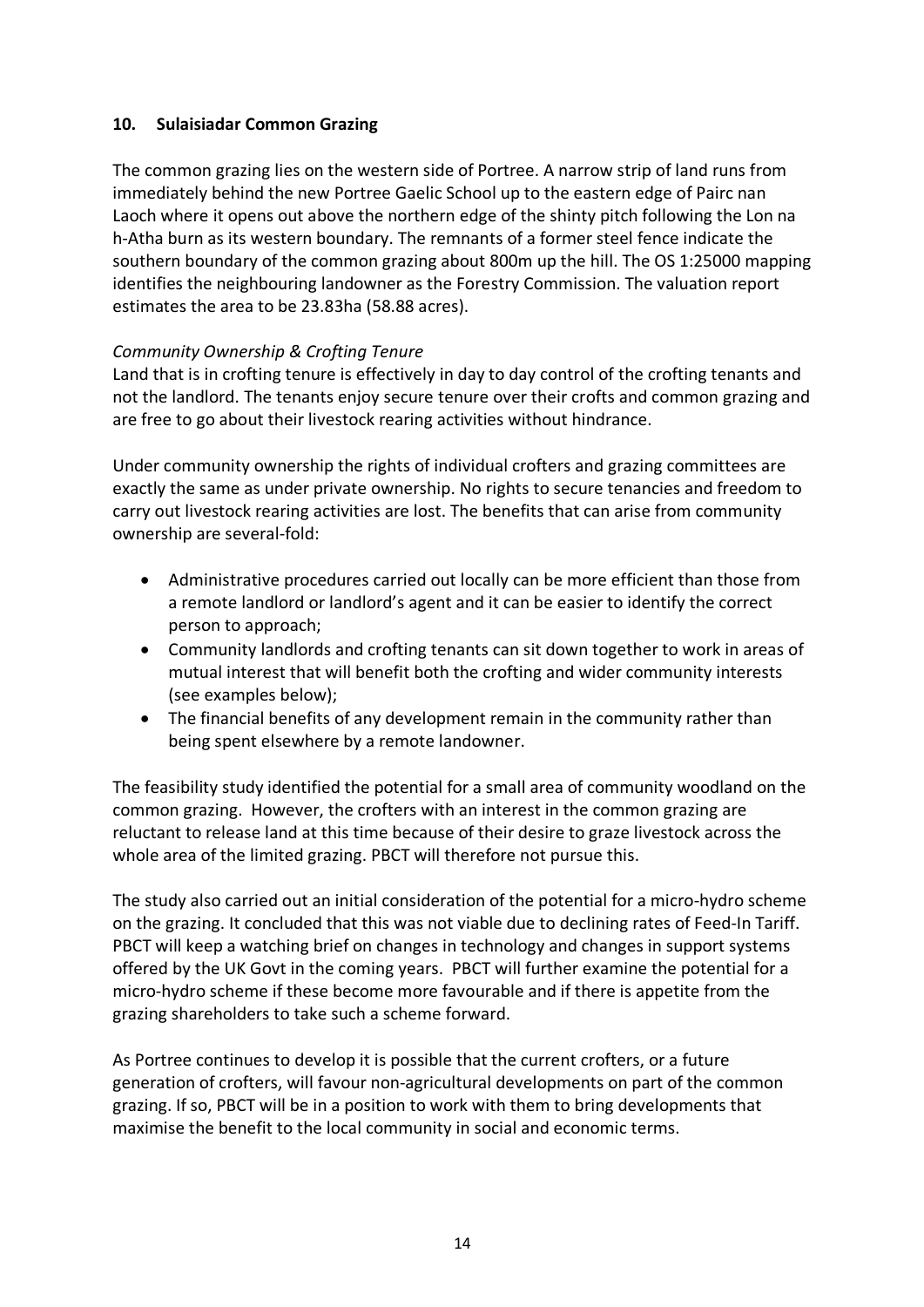Although immediate development potential is limited PBCT will seek to take ownership of the land so as to safeguard any future opportunities arising from a change in support levels for renewables, to shape any future development potential, and to maximise social and economic benefit for the Portree and Braes community. In such circumstances PBCT will reassure shareholders that their crofting rights are secure and that developments will only happen with their agreement.

## **11. Financial Implications of Purchasing and Developing Sulaisiadar Common Grazing**

### **Base Case Scenario**

There is not currently any income to the Trust from the common grazing. In the base case scenario, we have assumed that there are no costs related to the common grazing. However, there could be limited administration and officer time costs that the Trust would bear in relation to acting as landlord of the site.

### **Development Options**

The main development option considered for the common grazing has been the installation of a micro hydro scheme on the burn that borders the site. As this may only become viable with a change in support regime from the UK Government no contribution from this source is modelled in the 5 year summary.

### **12. Linking Sites**

A significant proportion of visitors are happy to explore an area on foot, especially if they are guided along routes which are well signposted. The 3 sites in the centre of the village are particularly well-suited to promoting a circular walk or walks which would enable and encourage visits to the different amenity areas.

The stylised map of Portree by J. Maizlish Mole is appealing, quirky and easily available in tear-off form. It is an excellent map. However, many people struggle with map reading and also in identifying the best route to take when faced by a choice of paths and streets. A waymarked circular route going from the Lump, along Bayfield Road by the new picnic tables through the woodland, across Bridge Road, up Manse Lane to the KGV and back via Wentworth Street would provide a good circuit. It would both show visitors part of the village that they might otherwise miss and maximise opportunities for use and promotion of community-owned land.

At present the lack of signposting makes it difficult for a visitor to explore if they do not have a map to hand. Examples where discrete signage is lacking are at the junction of Manse Road and Bridge Road and leading from Bayfield car park to Bayfield Road. New signage indicating a route would be beneficial. It may even be possible for those of an artistic bent to develop signage that would complement the local map. PBCT will therefore develop a project to improve access across its sites.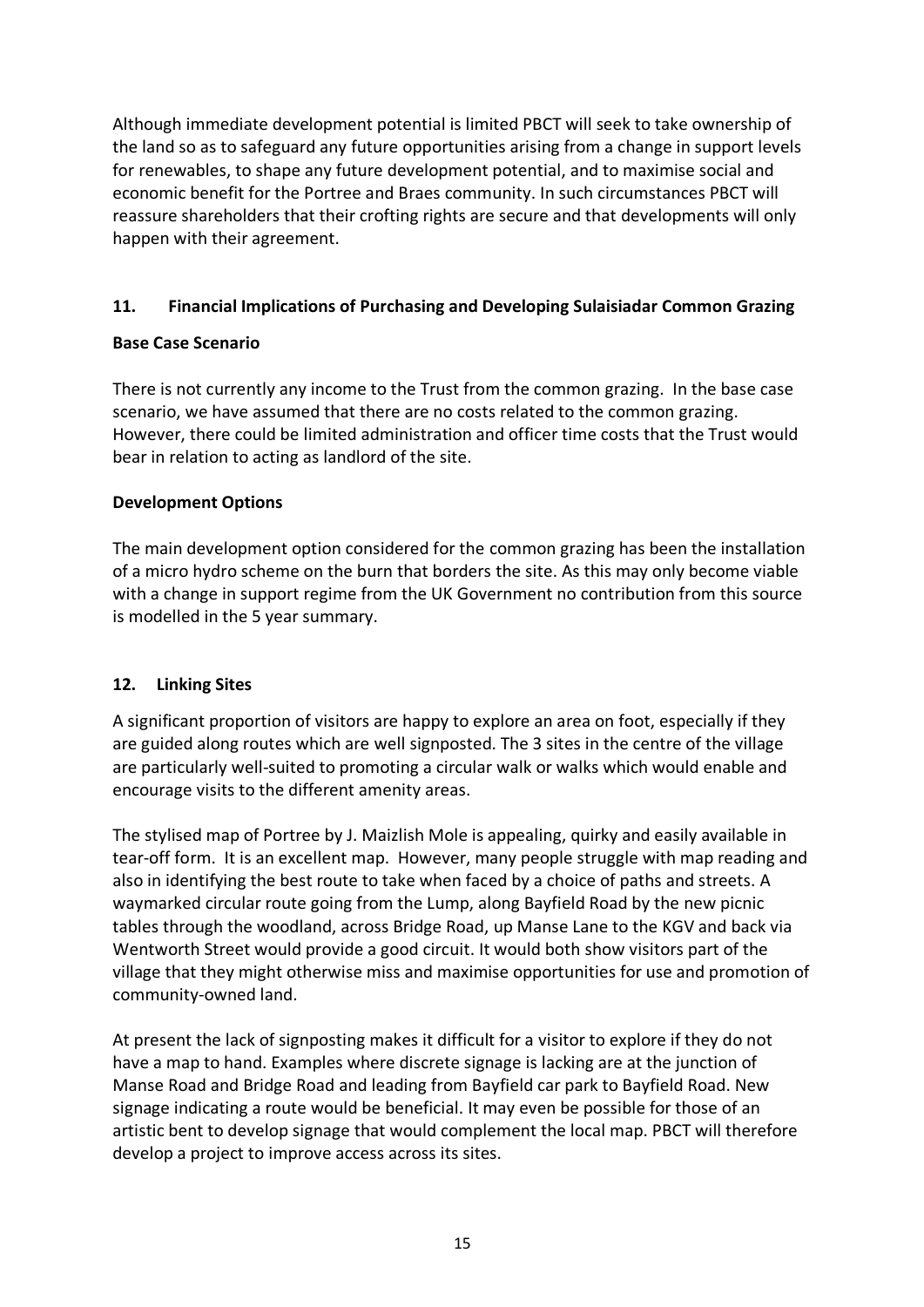People could be further encouraged to visit these locations by adding in additional attractions such as public art which provide extra interest. An item of art at each site could be developed as a community project which would draw on local history and build identity with community ownership. The Uist Sculpture Trail<sup>7</sup> is a successful example of art being placed in locations that people would not normally visit in order to attract them there. Atlas Arts have considerable experience of delivering successful arts projects and have expressed a willingness to work with PBCT to deliver future projects.

### **13. Financial Overview of Developments**

Tables 1 and 2 below provide an illustrative financial position in the following situations:

- 1. Base case scenario where the Trust takes on the sites and operates those as they are currently run without any development
- 2. Illustrates some of the potential development opportunities which could be taken forward in the early stages of community ownership

Table 3 provides an illustrative five year summary of the financial position of the assets under community ownership.

 <sup>7</sup> http://www.isle-of-north-uist.co.uk/what-to-do/uist-sculpture-trail/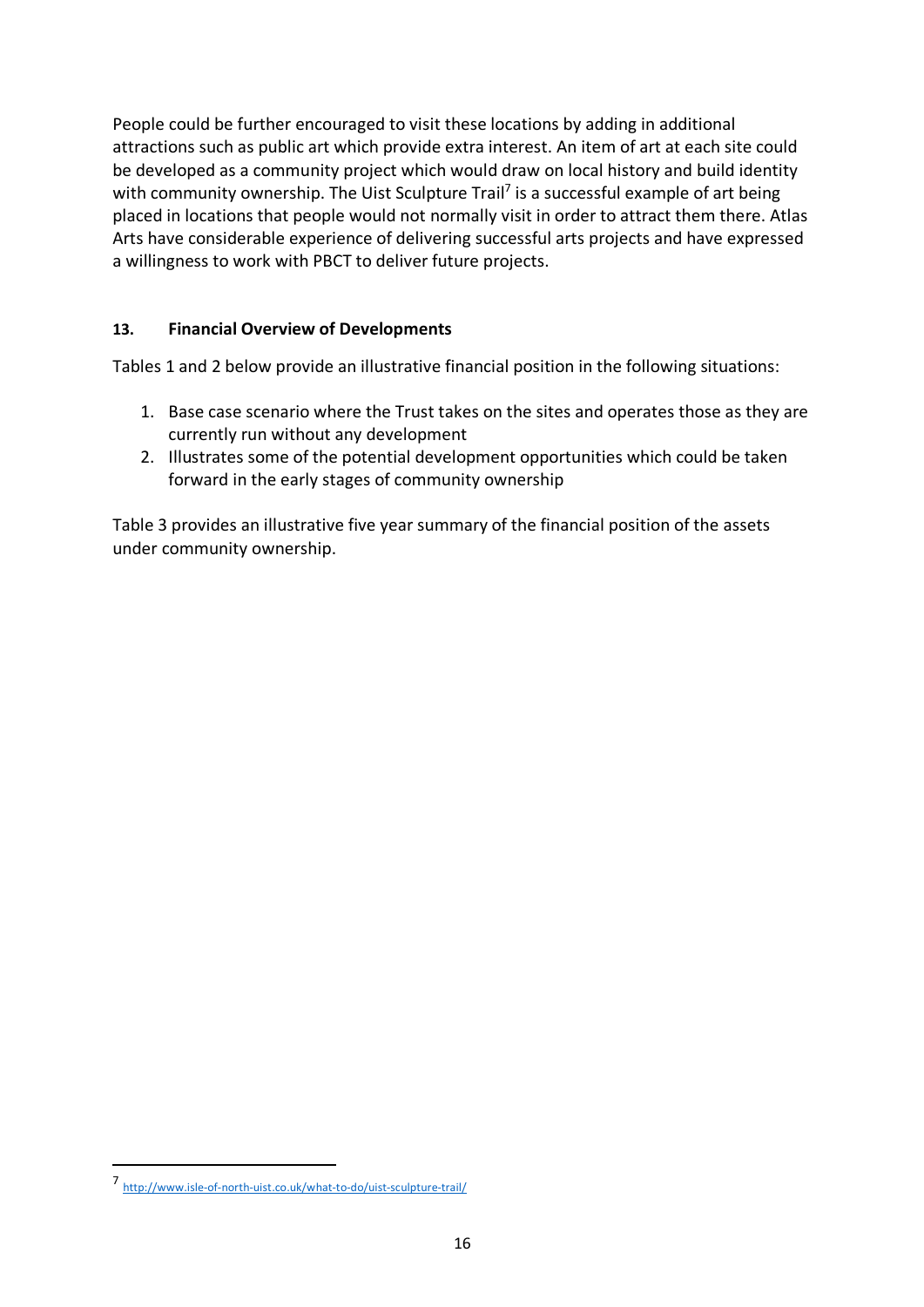#### **TABLE 1: BASE CASE SCENARIO**

| Income and expenditure of FEI land including the centre of the Lump currently owned by the Skye Gathering                |                                                                                                      |          |                 |            |             |            |                |                                     |       |
|--------------------------------------------------------------------------------------------------------------------------|------------------------------------------------------------------------------------------------------|----------|-----------------|------------|-------------|------------|----------------|-------------------------------------|-------|
| 2 Scenarios considered with the KG5 site being leased to Highland Council and without the lease being in place           |                                                                                                      |          |                 |            |             |            |                |                                     |       |
|                                                                                                                          |                                                                                                      |          |                 |            |             |            |                |                                     |       |
|                                                                                                                          |                                                                                                      |          |                 | Scenario 1 | Scenario 2  |            |                | Scenario 1al Scenario 2 Scenario 1b |       |
|                                                                                                                          | <b>Notes</b>                                                                                         | The Lump | <b>Bayfield</b> | KG5        | KG5         | Sulishader | <b>Total</b>   | <b>Total</b>                        | Total |
|                                                                                                                          |                                                                                                      |          |                 | HC lease   | No HC lease |            | HC lease       | No HC lease Excl. Lump              |       |
| Rental                                                                                                                   | 1                                                                                                    | ٠        |                 | 10         |             |            | 10             |                                     | 10    |
| Bayfield boathouse                                                                                                       |                                                                                                      |          | 500             |            |             |            | 500            | 500                                 | 500   |
|                                                                                                                          |                                                                                                      |          | 500             | 10         |             |            | 510            | 500                                 | 510   |
|                                                                                                                          |                                                                                                      |          |                 |            |             |            |                |                                     |       |
|                                                                                                                          |                                                                                                      |          |                 |            |             |            |                |                                     |       |
| Insurance                                                                                                                | 2                                                                                                    | $\sim$   | ٠               |            | ٠           | ٠          | $\blacksquare$ | ٠                                   | ۰     |
| Maintenance                                                                                                              | 3                                                                                                    | 3,000    |                 |            | 3,000       |            | 3,000          | 6,000                               |       |
|                                                                                                                          |                                                                                                      |          |                 |            |             |            |                |                                     |       |
|                                                                                                                          |                                                                                                      | 3,000    |                 |            | 3,000       |            | 3,000          | 6,000                               | ۰     |
|                                                                                                                          |                                                                                                      |          |                 |            |             |            |                |                                     |       |
| Net income/(expenditure)                                                                                                 |                                                                                                      | (3,000)  | 500             | 10         | (3,000)     |            | (2,490)        | (5,500)                             | 510   |
|                                                                                                                          |                                                                                                      |          |                 |            |             |            |                |                                     |       |
|                                                                                                                          |                                                                                                      |          |                 |            |             |            |                |                                     |       |
| 1 The rental income has been confirmed by Fearann Eilein Iarmain, the existing landowner.                                |                                                                                                      |          |                 |            |             |            |                |                                     |       |
| 2 PBCT's exsiting insurance provider has confirmed that the purchase of the parcels of land would not add any additional |                                                                                                      |          |                 |            |             |            |                |                                     |       |
|                                                                                                                          | insurance premium to the Trust's existing policy unless the use of the ground is expected to change. |          |                 |            |             |            |                |                                     |       |
| 3 Maintenance costs have not been verified and are based on estimates of the current work undertaken.                    |                                                                                                      |          |                 |            |             |            |                |                                     |       |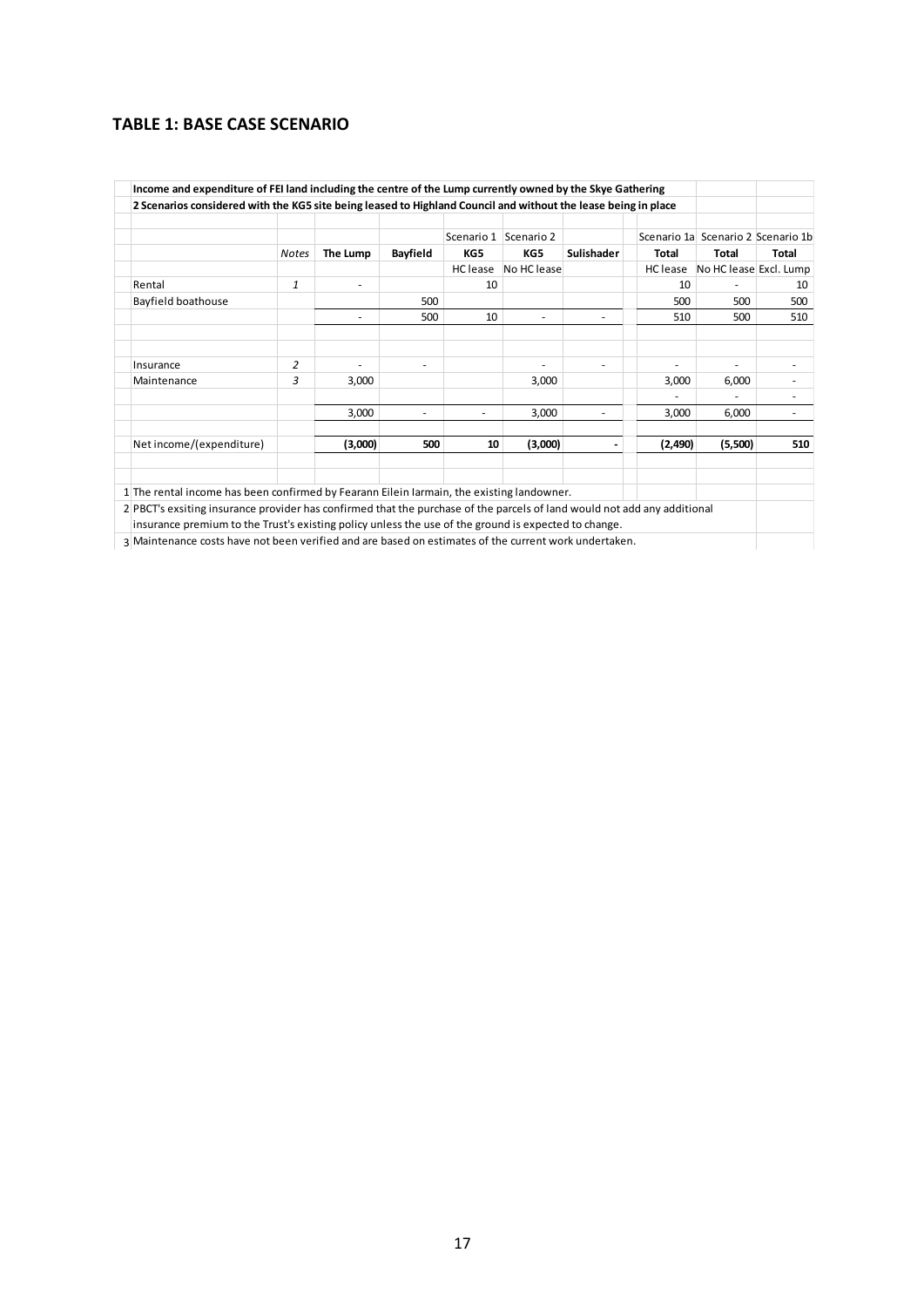#### **TABLE 2: DEVELOPMENT SCENARIO**

|                          |                |          |                 | Scenario 1 Scenario 2 |                | Scenario 1 Scenario 2 |              |
|--------------------------|----------------|----------|-----------------|-----------------------|----------------|-----------------------|--------------|
|                          | <b>Notes</b>   | The Lump | <b>Bayfield</b> | KG5                   | KG5            | <b>Total</b>          | <b>Total</b> |
|                          |                |          |                 | <b>HC</b> lease       | No HC lease    | <b>HC</b> lease       | No lease     |
| One event                |                | 3,000    |                 |                       |                | 3,000                 | 3,000        |
| Catering concession      |                | 1,500    |                 |                       |                | 1,500                 | 1,500        |
| Campervan hookups        |                |          | 4,118           |                       |                | 4,118                 | 4,118        |
| Rental                   | $\mathbf{1}$   |          |                 | 10                    |                | 10                    |              |
| Grasscutting service     | $\overline{2}$ |          |                 | 3,000                 |                | 3,000                 | ÷,           |
| Bayfield boathouse       |                |          | 500             |                       |                | 500                   | 500          |
| Management agreement     | 3              | 3,000    |                 |                       |                | 3,000                 | 3,000        |
|                          |                | 7,500    | 4,618           | 3,010                 | $\overline{a}$ | 15,128                | 12,118       |
|                          |                |          |                 |                       |                |                       |              |
|                          |                |          |                 |                       |                |                       |              |
| Insurance                | $\overline{4}$ |          | 250             |                       |                | 250                   | 250          |
| Maintenance              | 5              | 3,000    |                 | 3,000                 | 3,000          | 6,000                 | 6,000        |
| Electricity              |                |          | 500             |                       |                | 500                   | 500          |
| Supervisor               | 6              |          | 1,000           |                       |                | 1,000                 | 1,000        |
|                          |                |          |                 |                       |                |                       |              |
|                          |                | 3,000    | 1,750           | 3,000                 | 3,000          | 7,750                 | 7,750        |
|                          |                |          |                 |                       |                |                       |              |
| Net income/(expenditure) |                | 4,500    | 2,868           | 10                    | (3,000)        | 7,378                 | 4,368        |
| <b>CAPITAL COSTS</b>     |                |          |                 |                       |                |                       |              |
| Access improvements      |                | 25,000   |                 |                       |                | 25,000                | 25,000       |
| Electricity provision    |                | 25,000   |                 |                       |                | 25,000                | 25,000       |
| Tower improvements       |                | 20,000   |                 |                       |                | 20,000                | 20,000       |
| Campervan hookups        |                |          | 25,000          |                       |                | 25,000                | 25,000       |
| Drainage                 |                |          |                 |                       | 200,000        |                       | 200,000      |
| Hard standing            |                |          |                 |                       | 20,000         |                       | 20,000       |
| Park                     |                |          |                 |                       | 50,000         | 4                     | 50,000       |
| Hydro scheme             |                |          |                 |                       |                |                       |              |
|                          |                | 70,000   | 25,000          | $\frac{1}{2}$         | 270,000        | 95,000                | 365,000      |
|                          |                |          |                 |                       |                |                       |              |
|                          |                |          |                 |                       |                |                       |              |

1 The rental income has been confirmed by Fearann Eilein Iarmain, the existing landowner.

2 It is anticipated that the Trust could arrange for the pitch grasscutting to be undertaken in a cost effective manner that would allow for a better service to be delivered for the current estimated cost to the Highland Council. This income source would cover the related costs.

3 The Trust is in the process of drawing up a tripartite agreement with the Skye Gathering and the Skye Games for the management and operation of the Lump which will provide a contribution towards the operating costs of the site.

4 PBCT's exsiting insurance provider has confirmed that the purchase of the parcels of land would not add any additional insurance premium to the Trust's existing policy unless the use of the ground is expected to change. £250 estimate for campervan hookup insurance included however to cover this new activity.

5 Maintenance costs have not been verified and are based on estimates of the current work undertaken.

6 A provision has been added to allow for some supervisory costs of the camp site.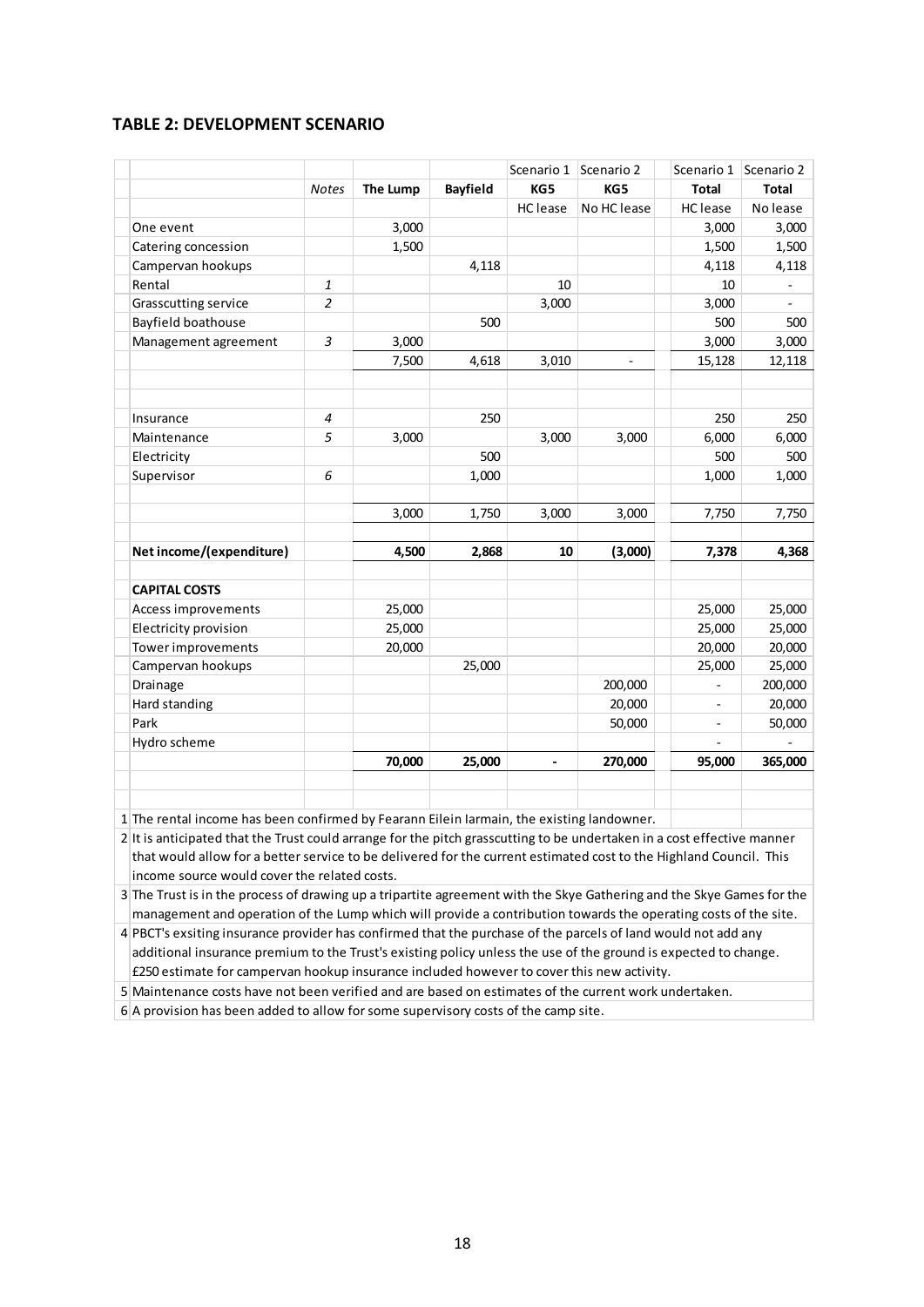#### **TABLE 3: FIVE YEAR SUMMARY**

|                           | <b>Notes</b>   | Year 1 | Year <sub>2</sub>        | Year <sub>3</sub> | Year 4 | Year <sub>5</sub> |  |
|---------------------------|----------------|--------|--------------------------|-------------------|--------|-------------------|--|
|                           |                |        |                          |                   |        |                   |  |
| Events at the Lump        |                |        | 3,000                    | 3,000             | 6,000  | 6,000             |  |
| Catering concession       |                |        | 1,500                    | 1,500             | 1,500  | 1,500             |  |
| Campervan hookups         |                |        |                          | 3,088             | 4,118  | 4,118             |  |
| <b>KGV Rental</b>         |                |        |                          |                   |        |                   |  |
| Grasscutting service      | $\overline{2}$ | 3,000  | 3,000                    | 3,000             | 3,000  | 3,000             |  |
| Bayfield boathouse        |                |        |                          |                   |        |                   |  |
| Development grant         | $\overline{7}$ | 11,960 | 12,319                   |                   |        |                   |  |
| Lump management agreement | 3              | 3,000  | 3,000                    | 3,000             | 3,000  | 3,000             |  |
|                           |                | 18,470 | 23,329                   | 14,098            | 18,128 | 18,128            |  |
|                           |                |        |                          |                   |        |                   |  |
|                           |                |        |                          |                   |        |                   |  |
| Insurance                 | 4              |        |                          | 250               | 258    | 265               |  |
| Maintenance               | 5              | 6,000  | 6,180                    | 6,365             | 6,556  | 6,753             |  |
| Electricity               |                |        |                          | 500               | 515    | 530               |  |
| Supervisor                | 6              |        | $\overline{\phantom{a}}$ | 1,000             | 1,030  | 1,061             |  |
| Development officer       | $\overline{7}$ | 11,960 | 12,319                   |                   |        |                   |  |
|                           |                | 17,960 | 18,499                   | 8,115             | 8,359  | 8,610             |  |
|                           |                |        |                          |                   |        |                   |  |
| Net income/(expenditure)  |                | 510    | 4,830                    | 5,983             | 9,769  | 9,518             |  |
|                           |                |        |                          |                   |        |                   |  |
|                           |                |        |                          |                   |        |                   |  |

1 The rental income has been confirmed by Fearann Eilein Iarmain, the existing landowner.

2 It is anticipated that the Trust could arrange for the pitch grasscutting to be undertaken in a cost effective manner that would allow for a better service to be delivered for the current estimated cost to the Highland Council. This income source would cover the related costs.

3 The Trust is in the process of drawing up a tripartite agreement with the Skye Gathering and the Skye Games for the management and operation of the Lump which will provide a contribution towards the operating costs of the site.

4 PBCT's exsiting insurance provider has confirmed that the purchase of the parcels of land would not add any additional insurance premium to the Trust's existing policy unless the use of the ground is expected to change. £250 estimate for campervan hookup insurance included however to cover this new activity.

5 Maintenance costs have not been verified and are based on estimates of the current work undertaken.

6 A provision has been added to allow for some supervisory costs of the camp site.

7 It is assumed that a development officer will be employer for 2 days a week for a period of 2 years to enable the Trust to get its initial projects up and running.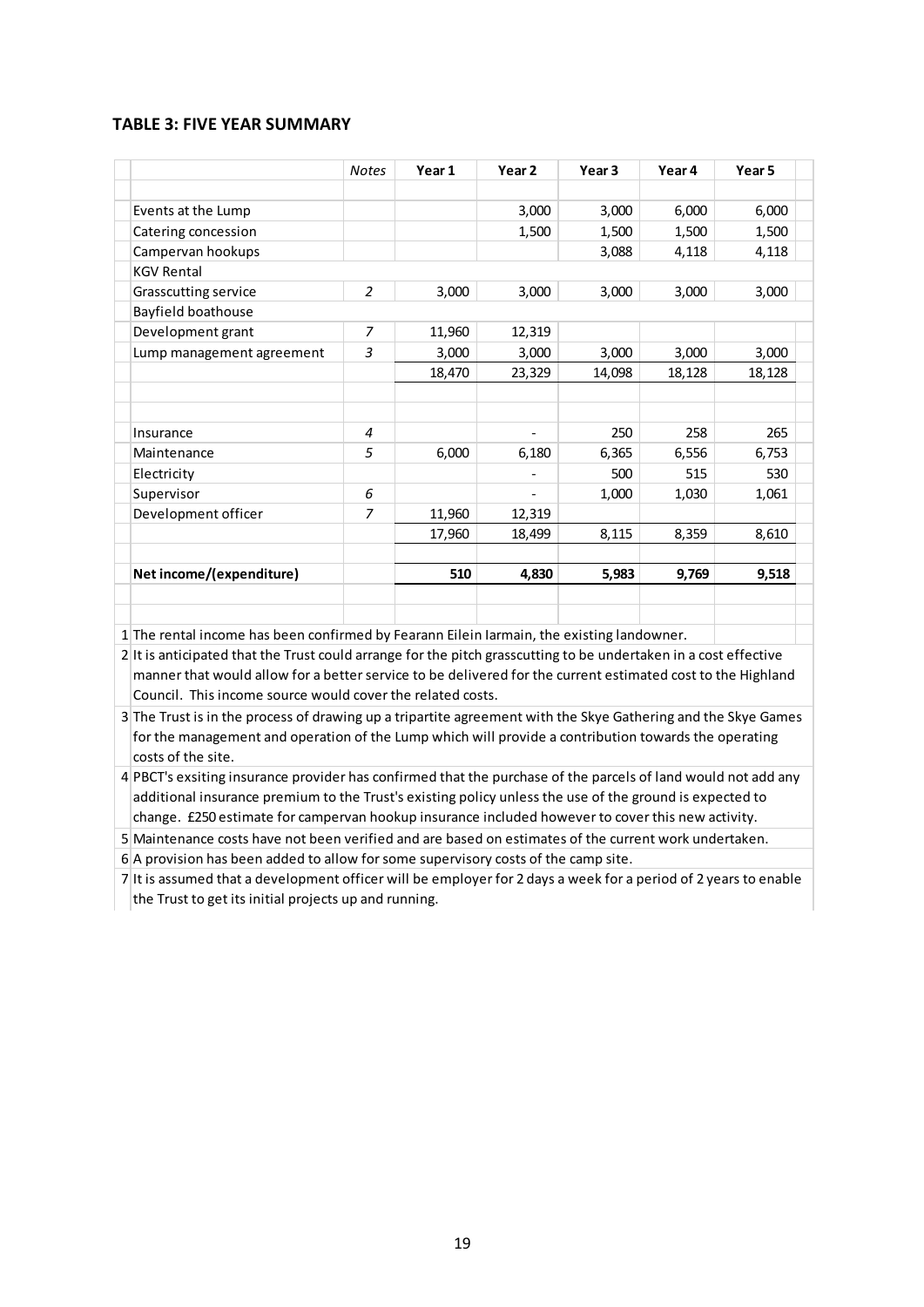#### **PART THREE: RISK ASSESSMENT, DEVELOPMENT AND FUNDING STRATEGIES**

#### **14. Risk Assessment of Community Ownership of the Land Assets**

Table 4 below provides an assessment of risk factors associated with community ownership of the land assets including the likelihood of such risks occurring, a description of their impacts and recommended actions to mitigate these impacts.

| <b>Table 4: Risk Factors and Mitigation</b>                              |            |                    |                                                                                                                                                                             |                                                                                                                                                                                                                             |  |  |  |  |
|--------------------------------------------------------------------------|------------|--------------------|-----------------------------------------------------------------------------------------------------------------------------------------------------------------------------|-----------------------------------------------------------------------------------------------------------------------------------------------------------------------------------------------------------------------------|--|--|--|--|
| <b>Risk Factor</b>                                                       | Likelihood | Scale of<br>Impact | <b>Description of Impact</b>                                                                                                                                                | <b>Mitigation</b>                                                                                                                                                                                                           |  |  |  |  |
| FEI refuses to sell one<br>or more of the land<br>areas to PBCT          | Low        | Medium/High        | Unable to proceed<br>$\bullet$<br>with community<br>buyouts of land areas<br>as planned                                                                                     | Initiate further<br>$\bullet$<br>discussions with owner<br>to facilitate sale.<br>Focus on land areas FEI<br>$\bullet$<br>willing to sell to PBCT                                                                           |  |  |  |  |
| Unable to secure<br>capital funding from<br>SLF to complete<br>purchases | Low        | High               | Unable to proceed<br>$\bullet$<br>with community<br>buyouts of land areas<br>as planned                                                                                     | Consider alternative<br>$\bullet$<br>funding sources.<br>May have to revise<br>$\bullet$<br>initial development<br>proposals.<br>May have to reduce<br>$\bullet$<br>number of land areas<br>PBCT is seeking to<br>purchase. |  |  |  |  |
| Lack of community<br>support for<br>development options                  | Low        | High               | Reduces credibility of<br>$\bullet$<br>PBCT Urras as asset<br>manager on behalf of<br>community.<br>Prevents development<br>$\bullet$<br>options from being<br>implemented. | Proactively engage and<br>$\bullet$<br>communicate with<br>local community on<br>options and related<br>activities.<br>Engage with partner<br>$\bullet$<br>organisations to foster<br>support.                              |  |  |  |  |
| Unable to secure<br>funding for<br>development<br>proposals.             | Medium     | Medium/High        | Unable to proceed<br>$\bullet$<br>with development<br>options as outlined in<br><b>Business Plan.</b>                                                                       | Revise proposals and<br>$\bullet$<br>resubmit to funders.                                                                                                                                                                   |  |  |  |  |
| Erosion of support<br>from partner<br>organisations                      | Low/Medium | High               | Inability to deliver<br>$\bullet$<br>identified benefits.<br>Loss of local credibility<br>$\bullet$<br>and support will<br>impact on fundraising<br>and other activities.   | Continue to work<br>$\bullet$<br>closely and ensure<br>benefits accrue to all<br>parties.                                                                                                                                   |  |  |  |  |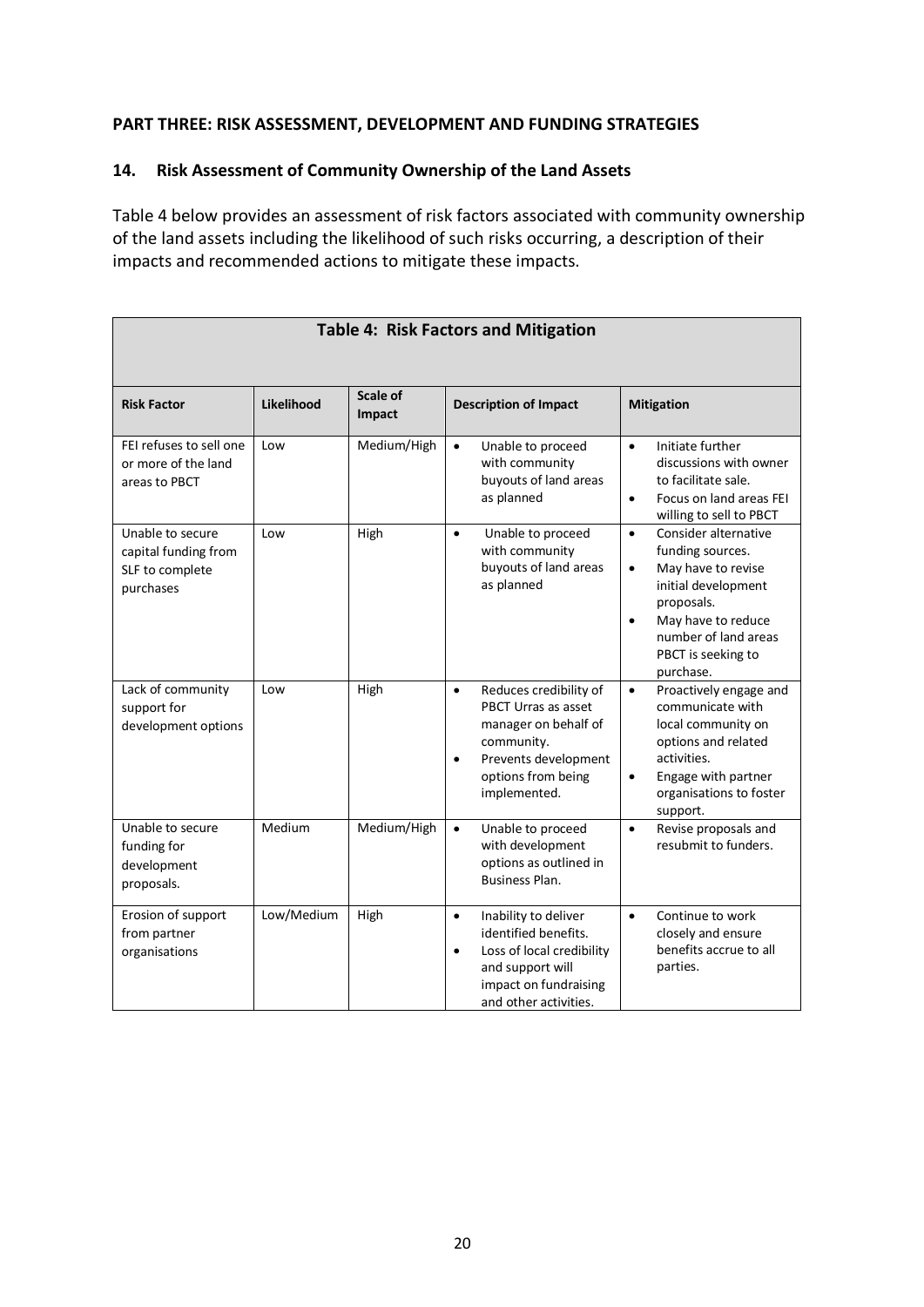| <b>Table 4: Risk Factors and Mitigation</b>               |             |                    |                                                                                                                                                                                           |                                                                                                                                                                                                                                                                                               |  |  |  |  |
|-----------------------------------------------------------|-------------|--------------------|-------------------------------------------------------------------------------------------------------------------------------------------------------------------------------------------|-----------------------------------------------------------------------------------------------------------------------------------------------------------------------------------------------------------------------------------------------------------------------------------------------|--|--|--|--|
| <b>Risk Factor</b>                                        | Likelihood  | Scale of<br>Impact | <b>Description of Impact</b>                                                                                                                                                              | <b>Mitigation</b>                                                                                                                                                                                                                                                                             |  |  |  |  |
| Lack of skills/<br>capacity to deliver                    | Low/Medium  | High               | Inability to manage<br>$\bullet$<br>land assets and<br>development<br>initiatives.<br>Loss of credibility in<br>٠<br>community<br>Inability to access<br>$\bullet$<br>development funding | Mentoring<br>٠<br>Recruitment of new<br>$\bullet$<br>directors.<br>Training for Directors &<br>$\bullet$<br>Others<br>Use of Working Groups<br>$\bullet$<br>to draw in wider talent<br>pool<br>Use contracts to buy in<br>٠<br>expertise from existing<br>Community Landlord<br>Organisations |  |  |  |  |
| Volunteer fatigue<br>means reduced<br>ability to deliver. | Medium/High | Medium             | Inability to achieve<br>$\bullet$<br>development<br>initiatives to deliver<br>wider community<br>benefits                                                                                 | Aim to secure higher<br>$\bullet$<br>numbers of volunteers<br>via Working Groups to<br>spread workload.                                                                                                                                                                                       |  |  |  |  |

### **15. Development Workplan**

The feasibility study has shown that community ownership of the FEI land will bring significant community benefits, particularly in the area of safeguarding greenspace and improving amenity provision in Portree. In an undeveloped condition these assets will either generate little revenue or potentially bring an additional cost burden to PBCT. Therefore, purchase and development will need to be carefully managed to ensure that these assets reach their potential for community use, whilst also safeguarding the financial position of PBCT. To this end PBCT will implement a development workplan incorporating the following elements:

- Negotiate a tri-partite agreement on future access to and management of the Lump with Skye Gathering and Skye Highland Games prior to purchase.
- Agree a future management and support regime with Highland Council for the KGV playing field prior to purchase.
- Prioritise the consideration and development of campervan pitch provision at Bayfield in conjunction with other opportunities there.
- Develop a heritage access project to improve access to and amenity provision at the Lump, Bayfield and KGV.
- Develop an outdoor adventure area at Bayfield through the Youth Outdoor Facilities sub-group.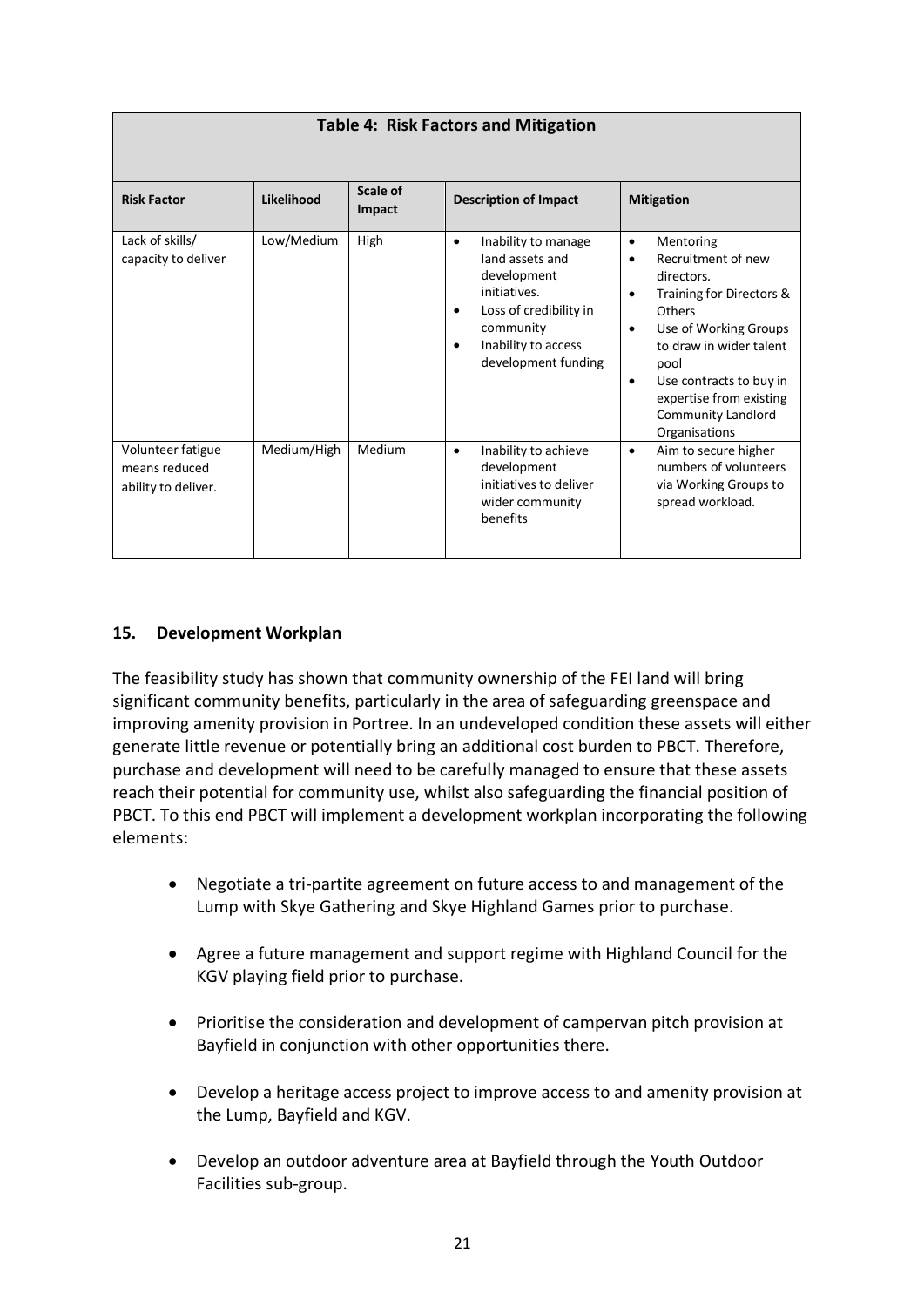• Convene a working group of community and public sector organisations to develop a comprehensive community-led plan for the maximisation of the neighbouring assets of the KGV, community centre, former swimming pool and associated sites.

In order to deliver this workplan it is assumed that a Development Officer will be employed 2 days per week for 2 years to develop and raise funding for the key projects identified. It is assumed that once these projects are implemented PBCT's existing Development Manager will assume responsibility for overall oversight and management of continuing commitments.

### **16. Funding Strategy**

The availability of grant funds from the public sector for community-led development projects has become more challenging in recent years due to austerity reducing capital available for disbursement. The prospect of Brexit also means that European funds will no longer be available. However, there are a number of different funding sources which may assist with the community purchase and development of specific sites. PBCT's funding strategy for purchase of the identified land will focus on an application to the Scottish Land Fund. Subsequent funding applications for development of particular sites will be guided by decisions arising from the development workplan discussed above in terms of which funders for approach for particular developments. An indicative list of funding sources includes the following:

- a. **Scottish Land Fund.** The fund has £10m/yr for community purchases of land and other assets. It can give up to 95% grant on capital and revenue costs. PBCT has already received funding from this source for the current study and will apply for Stage 2 funding to cover the purchase price and associated legal costs. If PBCT secures a discount on the sale price of the property this will be credited as a community contribution and SLF could fund 100% of remaining costs. Revenue funding will be sought for a parttime Development Officer post through to March 2021.
- b. **Sports Scotland.** Grants of up to £1,000,000 at an intervention rate of up to 50% are available from its Sports Facilities Fund.<sup>8</sup> Amongst other items the guidance for this fund states that Sports Scotland want to support: New, upgraded or extended sports facilities; inclusive changing facilities; and facilities that provide or improve access for outdoor sport and adventure activities. A project to improve the KGV playing field and increase participation would be relevant to these aims. Projects are classed as small (£20k-£250k) or larger (with a value of £250k+) with a one stage on-line application for small projects and a 2-stage online application for larger projects.

 <sup>8</sup> https://sportscotland.org.uk/funding/sport-facilities-fund/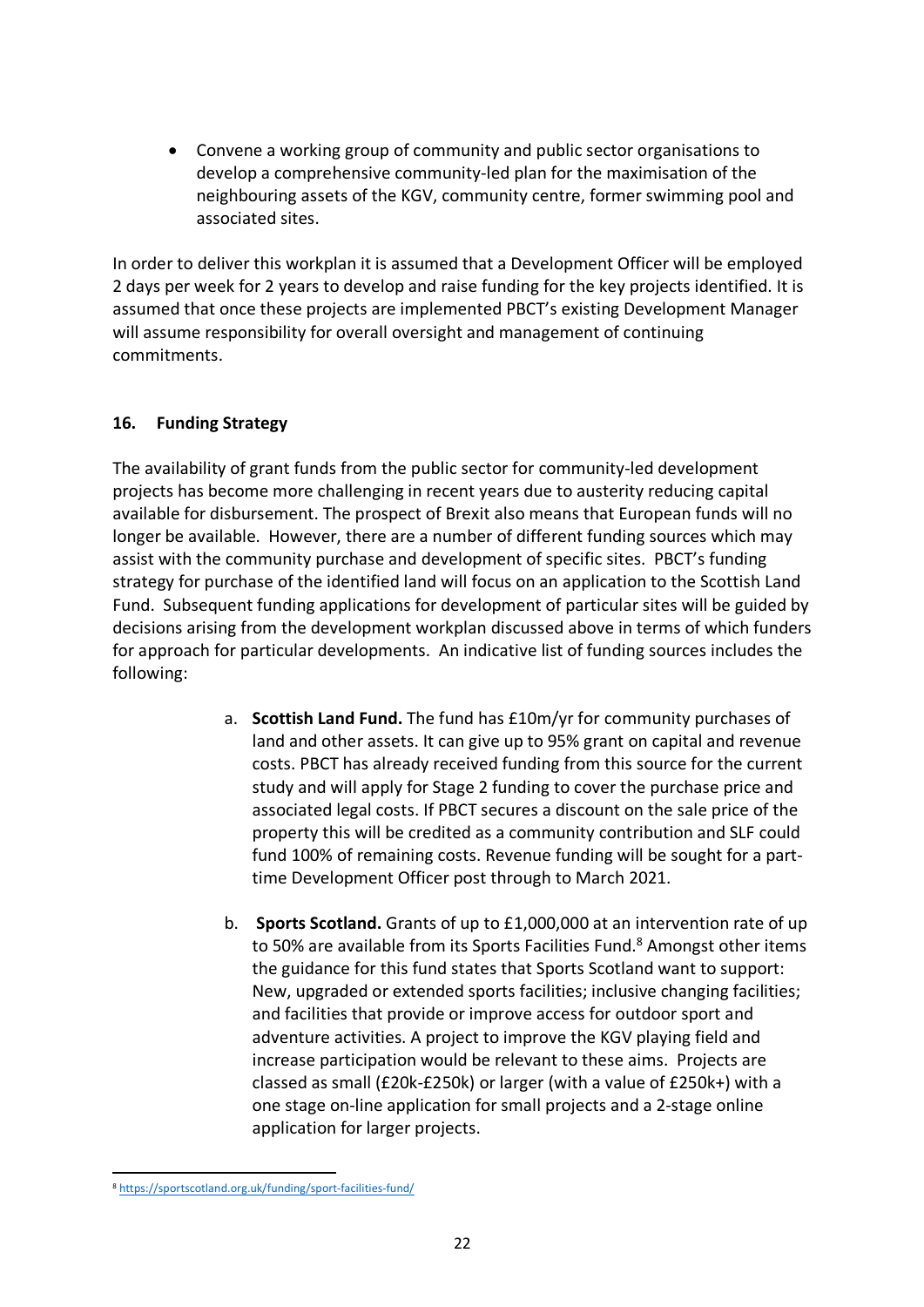- c. **Heritage Lottery Fund.** There are 2 streams to this fund that would potentially be attractive to PBCT- Sharing Heritage and Our Heritage<sup>9</sup>. The Sharing Heritage strand provides grants from £3000 to £10,000 in value and Our Heritage for those greater than £10,000 and up to £1000,000. PBCT could potentially apply to either stream for a project to improve the condition of the Apothecary's Tower or perhaps solely to Our Heritage for a broader project to include access, lighting and interpretation improvements to the Lump and possibly further including measures to link the different sites as outlined above.
- d. **Awards 4 All**. This small lottery fund<sup>10</sup> has a simple application process for a broad range of community projects with 100% funding available up to £10,000. This could be a suitable fund to apply to for creating a familyfriendly park area or a children's adventure area for example.
- e. **Rural Tourism Infrastructure Fund.** The Scottish Government established this fund<sup>11</sup>, administered by VisitScotland, to assist areas where infrastructure is struggling to cope with tourism pressures which is clearly the case in Portree. PBCT will seek to source funds from this source with the assistance of Skye Connect and Highland Council.
- f. **Highland Council**. Ward discretionary funds12 are available to support community projects. While many awards can be modest they can play an important role in finalising a funding package. In the Year 2018-19 a budget £16,000 is available in each ward.

## **17. Conclusions**

The feasibility study report indicates that there is clear local demand to safeguard and develop greenspace and associated amenity and recreational facilities to meet community needs in Portree and Braes. This business plan is designed to enable Portree and Braes Community Trust to contribute to meeting that expressed demand through community ownership of land being offered to it for purchase by Fearann Eilean Iarmain. In so doing, the business plan recognises that PBCT has potentially distinctive roles to play in terms of developing and managing particular sites through '*direct delivery*', '*partnership*' or '*enabling*', as detailed in the feasibility study report.

As recommended in the feasibility study report, several development proposals contained in this business plan are predicated on community ownership of the land at Bayfield which offers scope for greenspace and other amenity improvement, alongside income generation potential through provision of campervan hook-ups which can be used to support further

- <sup>10</sup> https://www.biglotteryfund.org.uk/funding/programmes/national-lottery-awards-for-all-scotland
- <sup>11</sup> https://www.visitscotland.org/supporting-your-business/funding/rural-tourism-infrastructure-fund <sup>12</sup>https://www.highland.gov.uk/directory\_record/196482/ward\_discretionary\_fund/category/155/grants\_for community\_groups

 <sup>9</sup> https://www.hlf.org.uk/looking-funding/our-grant-programmes